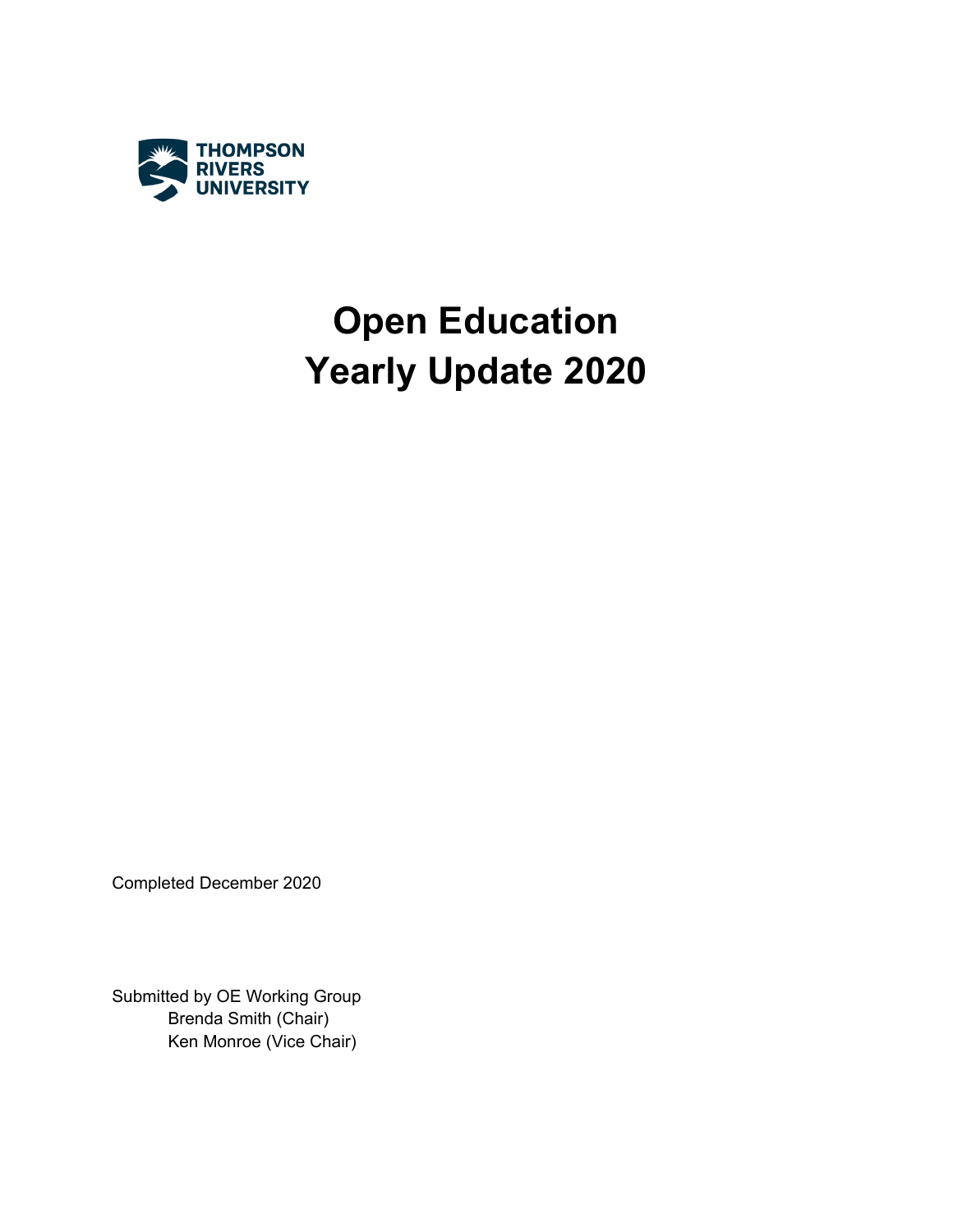### **Table of Contents**

| L.   | <b>Summary of Report</b>                              |    |  |  |  |  |
|------|-------------------------------------------------------|----|--|--|--|--|
| II.  | 3                                                     |    |  |  |  |  |
| III. | Accomplishments for 2020                              | 3  |  |  |  |  |
| А.   | <b>Working Group Accomplishments</b>                  | 3  |  |  |  |  |
| В.   | General Open Education-Related Accomplishments at TRU | 6  |  |  |  |  |
| C.   | <b>Open Education Projects</b>                        | 11 |  |  |  |  |
| D.   | <b>Conference Presentations and Research</b>          | 13 |  |  |  |  |
| Е.   | <b>BCcampus Open Textbook Reviews</b>                 | 18 |  |  |  |  |
| F.   | <b>BCcampus Download and Use Statistics</b>           | 19 |  |  |  |  |
| IV.  | Challenges                                            | 20 |  |  |  |  |
| V.   | Recommendations                                       | 22 |  |  |  |  |
| VI.  | <b>Next Steps</b>                                     | 22 |  |  |  |  |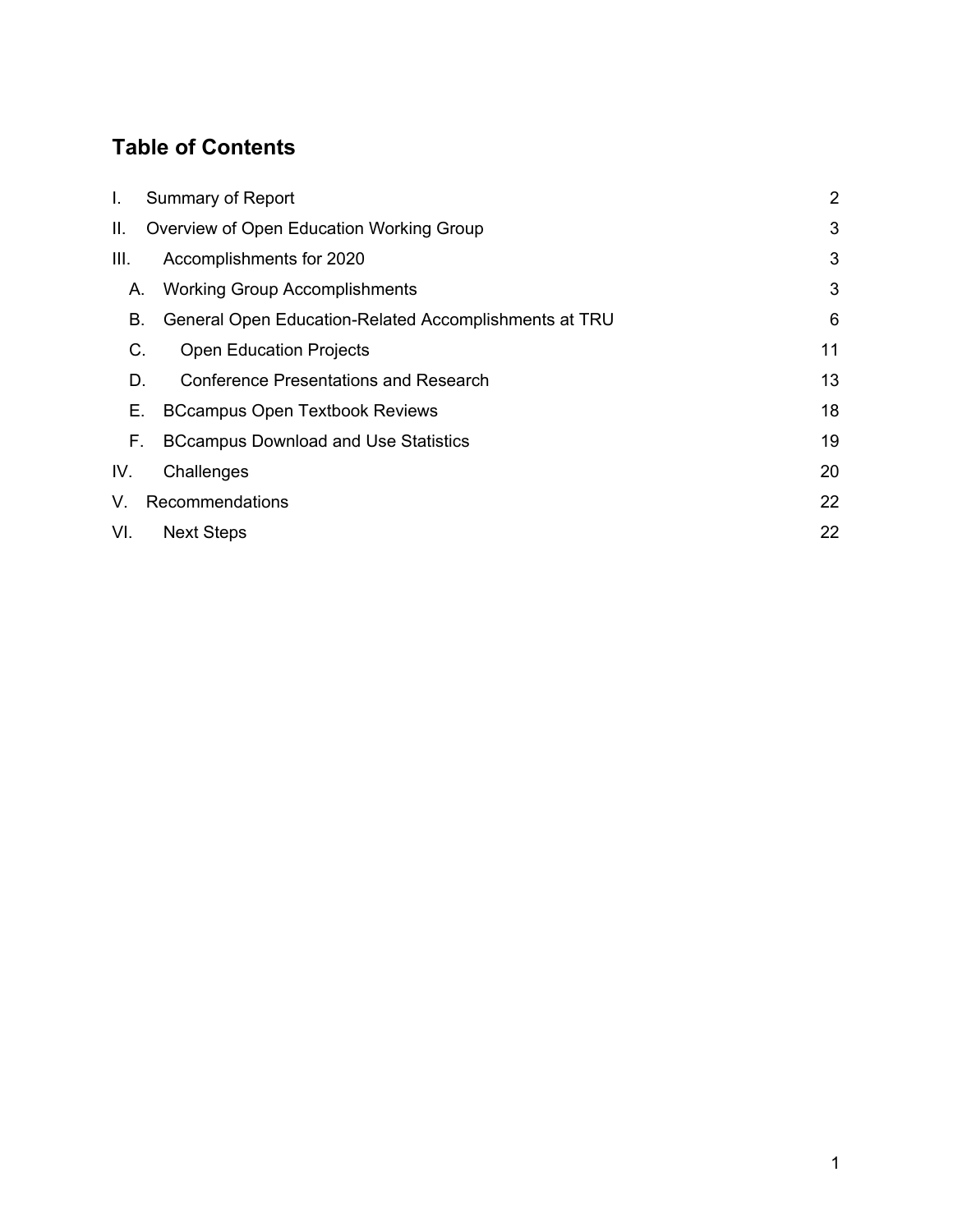## <span id="page-2-0"></span>I. Summary of Report

The Open Education Yearly Update 2020 report provides an overview of the activities of the Open Education Working Group (OEWG) and of individual faculty members, administrators, and departments relating to various aspects of open education (OE) at TRU. Although the pandemic forced the cancellation of many planned activities (e.g., Winter Semester Open House) and conferences, TRU continues to be very active in OE.

OEWG accomplishments include electing a new vice chair, holding two OEWG meetings, promoting the OER Development Grants, collaborating with TRUSU to plan Open Education Week activities in March, working with the TRU Library to plan events for Open Access Week in October and to establish a new TRUspace collection for OER, and actively seeking opportunities to promote OE at TRU.

This report also includes all known projects, conference presentations, and other activities related to OE undertaken by TRU faculty, staff, and administrators. However, we recognize that the list of identified activities may be incomplete. Known activities include workshops on getting started with OER, Pressbooks, and Creative Commons; two rounds of funding for the OER Development Grants; and three OER writing sprints. We also identified 15 completed OER adaptation or creation projects and 18 projects that are currently underway.

It is noteworthy that TRU has very close ties with BCcampus in various capacities including having representation on several committees and communities of practice, having successful grant recipients, facilitating webinars, writing open textbook reviews, and receiving three BCcampus Awards for Excellence in Open Education during the past year. We were also able to determine that during the Fall 2020 semester, there were over 3700 downloads of open textbooks written by TRU faculty from the BCcampus site. The recently completed inventory of TRU's zero textbook cost (ZTC) courses which identified 232 courses (310 individual sections) during the Fall 2020 semester demonstrates that there is probably a lot more OE related activities at TRU than previously suspected.

While some planned conferences such as the Festival of Learning were cancelled due to the pandemic, TRU staff, faculty, and administrators still managed to present on OE topics at quite a few conferences that managed to convert to online platforms, including the three major international conferences, OER20, the Open Education Conference, and OE Global.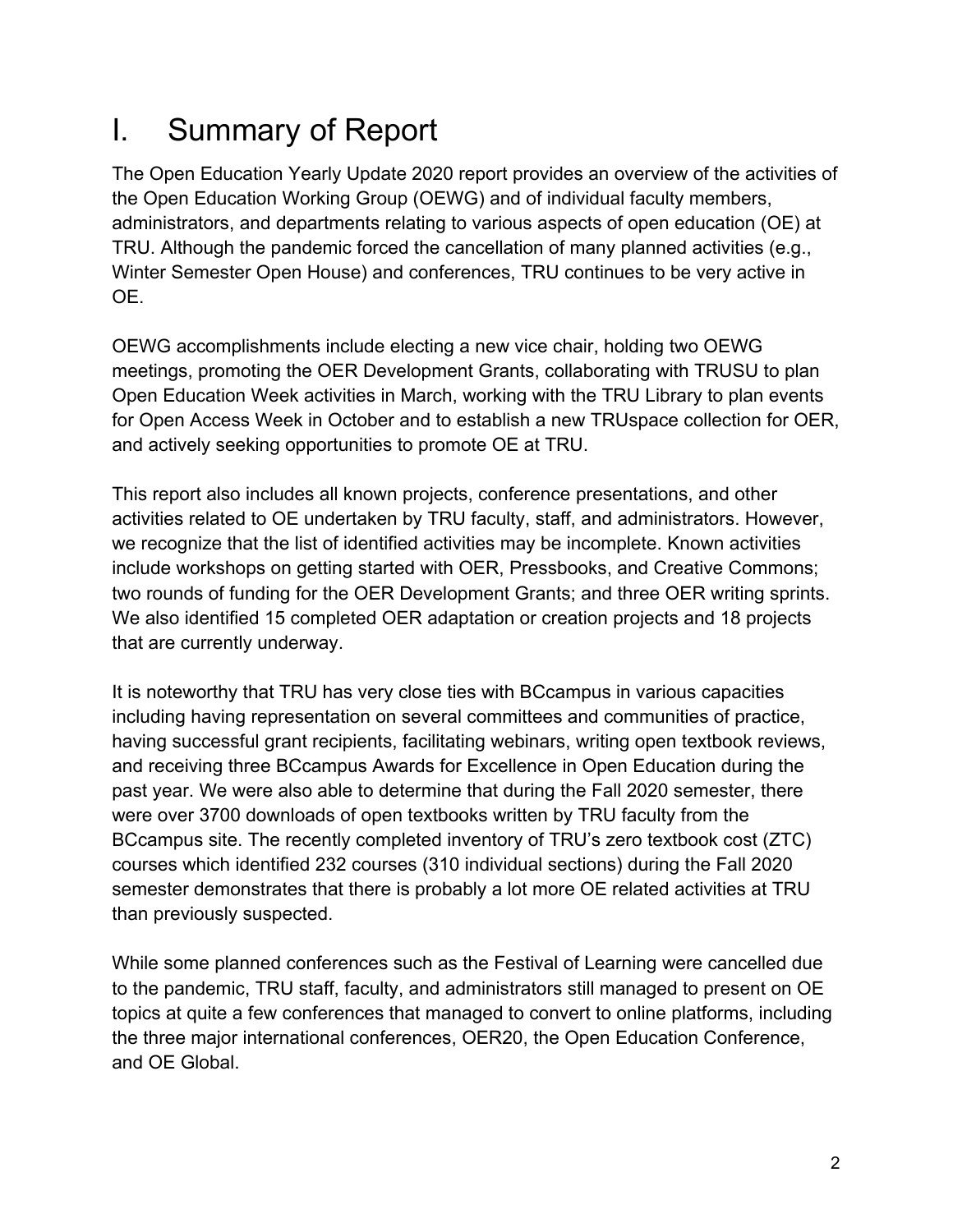While there were many successes related to OE at TRU in 2020, we also recognize that there are some significant challenges, including the impact of the COVID-19 pandemic; the hurdles with collecting, compiling, and visualizing data of OER use at TRU; the hindrances in connecting with faculty to promote OE at TRU, and the potential impact of the VitalSource inclusive access automatic billing service. The report also includes some recommendations related to having dedicated ongoing funds to support OE and a senior leadership role that supports and advocates for OE and identifies some next steps to continue to build the OE community and activities at TRU.

## <span id="page-3-0"></span>II. Overview of Open Education Working Group

The mandate of the Open Education Working Group (OEWG) is "to foster and support a culture of Open Education (OE) initiatives at TRU." Open Education includes not only the development, adoption, and adaptation of Open Educational Resources (OER), (i.e., freely accessible, openly licensed resources that are used for teaching, learning, educational assessment, and research), but also aspects of open pedagogy as a site of praxis, a place where theories about learning, teaching, technology, and social justice enter a conversation with each other and inform the development of educational practices and structures. The OEWG seeks to develop, coordinate, and support sustainable OE initiatives and collaboration amongst departments, divisions, faculties, and schools at TRU for both campus and online delivery.

Membership in the OEWG is open to anyone at TRU who is interested in open education. We actively encourage key stakeholders from across TRU to participate to best represent the breadth of supports and interests across the institution. As per the terms of reference, the group has an elected chair and vice-chair and holds regular meetings at least once per semester or as requested.

## <span id="page-3-1"></span>III. Accomplishments for 2020

### <span id="page-3-2"></span>A. Working Group Accomplishments

- 1) Begun to overhaul OEWG website
	- The OEWG website [\(https://oewg.trubox.ca/\)](https://oewg.trubox.ca/) was created in the Winter 2019 semester to explore the concepts of OE (including both OER and open pedagogy/practice), to highlight OEWG activities and projects, and to provide information about upcoming conferences, events, and research in the field. However, as we have worked with the site, we have come to realize that its organization does not meet our needs, so we are in the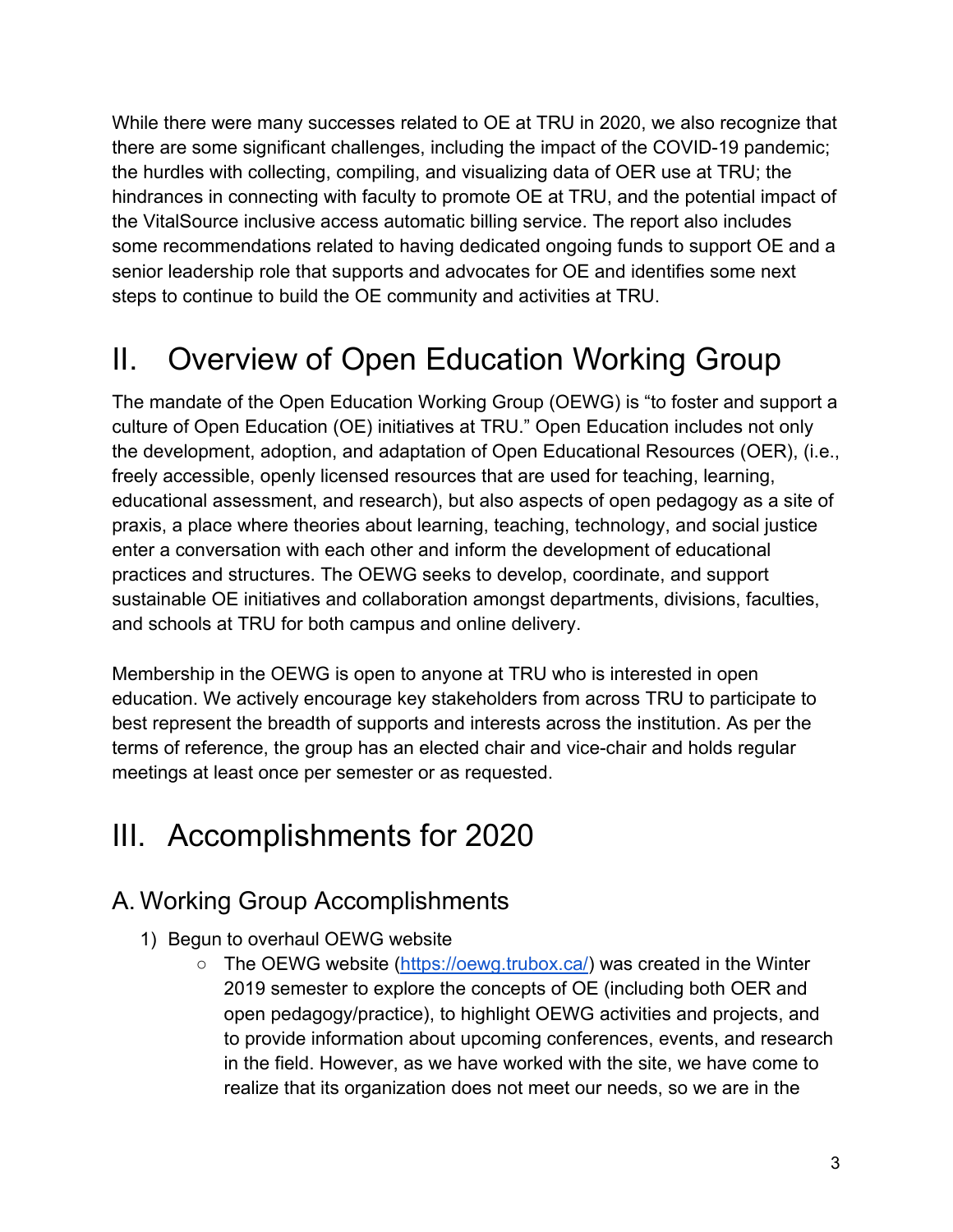process of reorienting the content to reflect open education in all of its initiatives at TRU, rather than simply being about the OEWG. Brenda Smith, Ken Monroe, Michelle Harrison (Assistant Professor/Senior Instructional Design in Learning Design and Innovation), and Christine Miller (OER Development Grant Coordinator) are currently working with Stephanie Gountas (TRU-OL) to reorganize the site. We have had initial discussions, but the actual coding work will begin in December 2020 or January 2021

- 2) Elected a New Vice Chair for OEWG
	- In spring 2020, Jamie Noakes had to step away from her role as OEWG Vice Chair due to changes in her workload. At the June 2020 OEWG meeting, Brenda Smith agreed to stay on as OEWG Chair for another year. A call went out for a new Vice Chair, and an election was held. Ken Monroe (Instructional Designer, Learning Design and Innovation) was the successful candidate; he has been working as the new Vice Chair with Brenda since the summer. He will take over the role as OEWG Chair in June 2020
- 3) Held two OEWG meetings
	- June 2020: 22 people attended
	- November 2020: 16 people attended

\*Note: the meeting planned for March 2020 was cancelled due to the COVID-19 pandemic; people were busy trying to adjust to the new circumstances so it was felt that a meeting was burdensome during the Winter 2020 semester

- 4) Promoted OER Development Grants
	- Made efforts to promote OER Development Grants via email, newsletters, informal chats with faculty, and webinars in July and October 2020. See Open Education Projects sections for more information about the status of various projects
- 5) Developing relationship with the Coordinator, OER Development Grant
	- The Chair, Vice-Chair, and other members of the OEWG have met with the new OER Development Grant Coordinator, Christine Miller, semiregularly since she started her position to build relationships and share capacity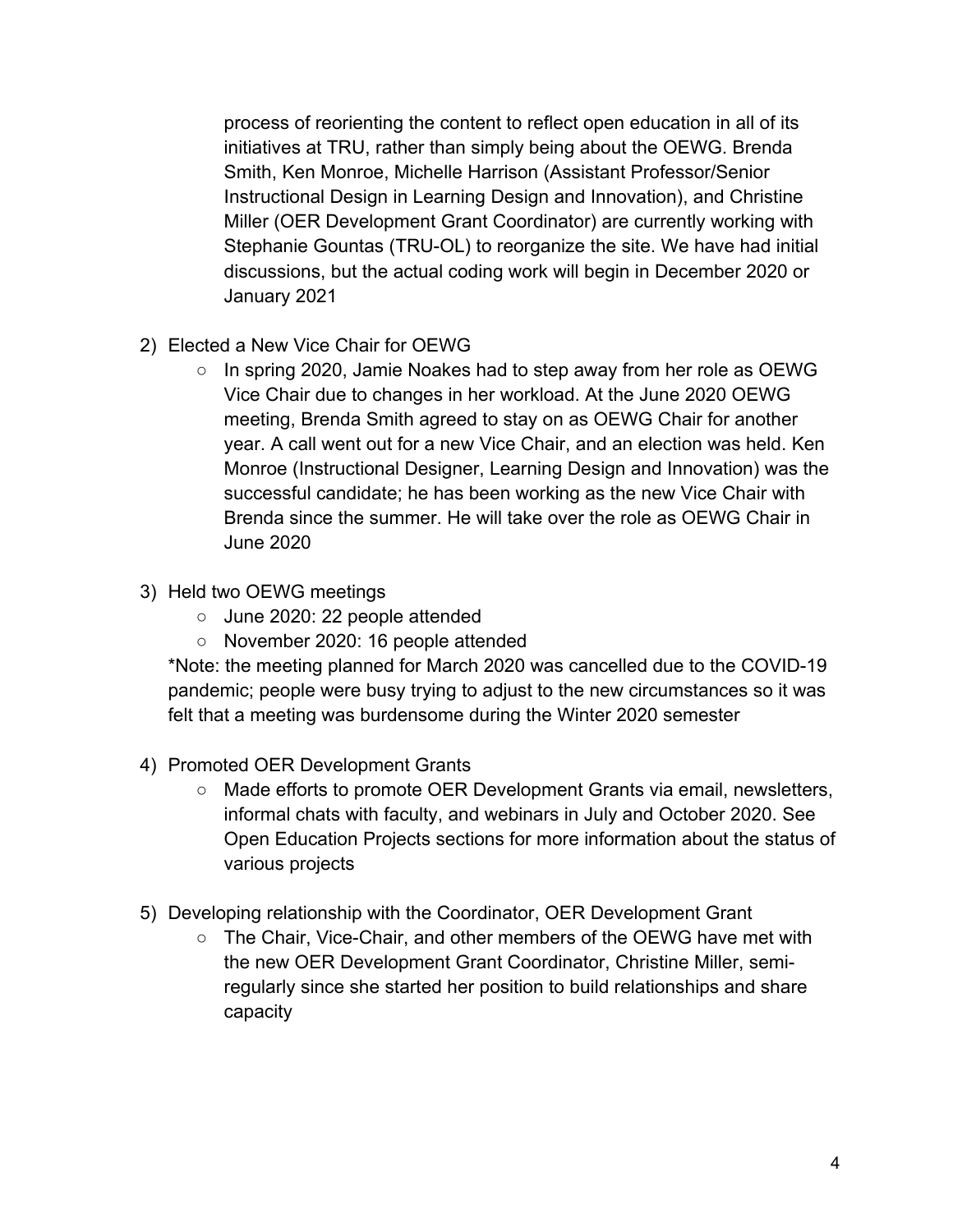- 6) Worked with IT to resolve listserv issues
	- The OEWG listsery was created in December 2019, but we had issues accessing the administrative dashboard off campus, which was necessary once people began primarily working from home in March 2020. We also needed to change the administrators after the new Vice Chair came on board. After much back and forth, these issues were resolved in November 2020, so we were able to add new members to the group list
- 7) Worked with TRUSU on Open Education Week 2020
	- Members of the OEWG worked with TRUSU to organize events for the 2020 Open Education Week (2-6 March 2020), including presenting and facilitating sessions as well as having an information booth about Open Education using the OEWG's promotional material made in 2019
- 8) Worked with TRU Library for Open Access Week Events
	- Collaborated with Erin May at the TRU Library to hold two online sessions about OER as part of the TRU Library's Open Access Week events in October 2020 (*See below under webinars for more details*)
- 9) Working with TRU Library to establish a TRUspace Collection for OER at TRU
	- Brenda Smith met with Erin May (who maintains the TRUspace institutional repository at the TRU Library) to organize a collection in TRUspace to host any OER creations or adaptations by TRU faculty regardless of format. This collection will provide one-stop access to OERs in various formats and locations, such as TRU Pressbooks, BCcampus Pressbooks, WordPress, etc. for archival purposes, and will complement the [TRU Pressbooks catalogue.](https://pressbooks.tru.ca/catalog/) While the feature has been turned on in TRUspace, we are still working on developing processes on how to add resources to the collection, so there is no content in it at present. It will be available at:<https://tru.arcabc.ca/islandora/object/tru%3Aoer>
- 10)In early 2020, the Chair and then Vice-Chair identified a list of TRU events that to attend to increase the visibility of Open Education at TRU. While were able to participate in both Open Education Week and Open Access Week, we were unable to participate in any of the other events due to the pandemic. We hope to be able to participate in these events in some capacity in 2021. The identified events include:
	- Open house (*each semester*)
	- Open Education Week
	- Open Access Week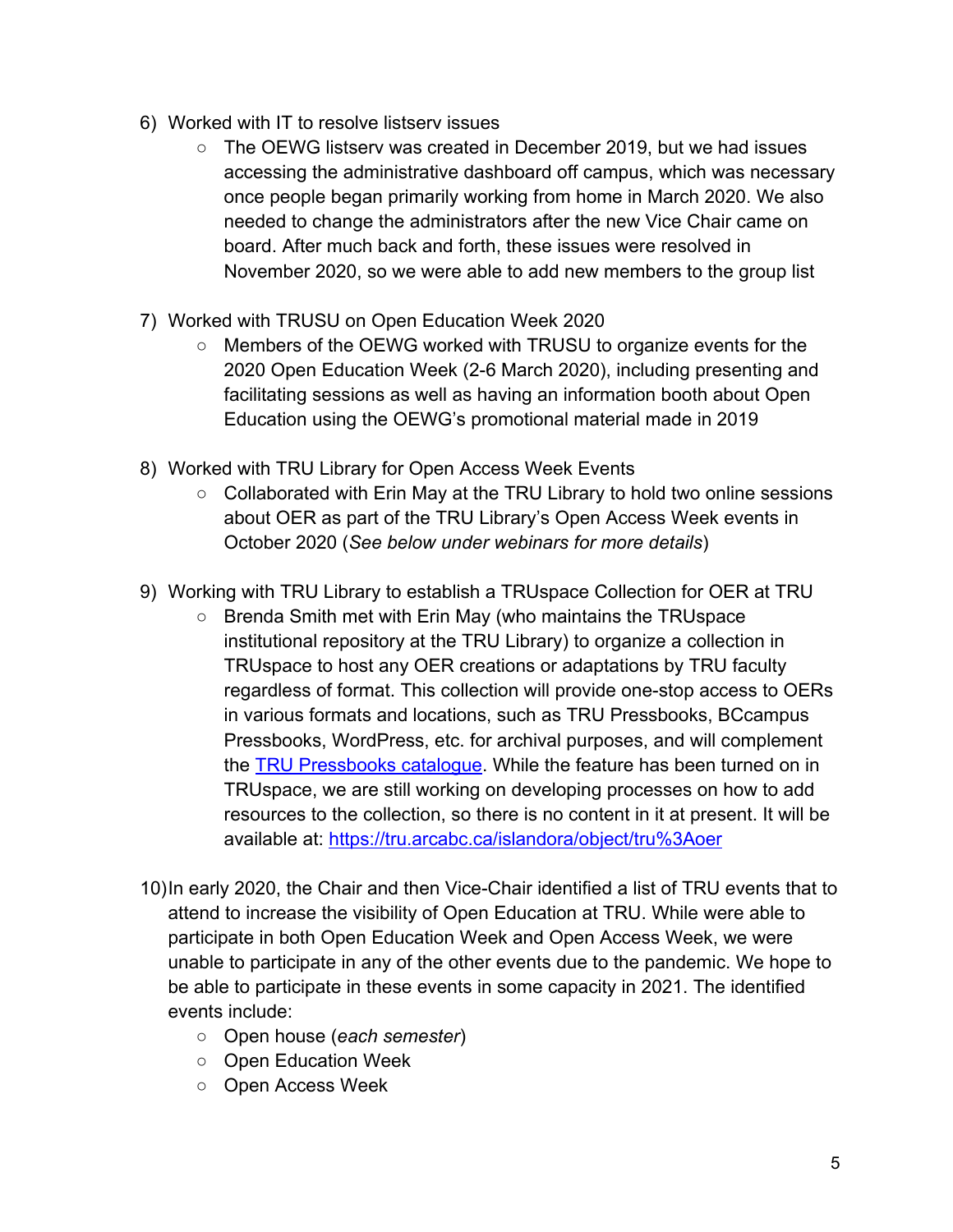- Welcome Back BBQ 2020
- Orientations (International and Domestic) (*each semester*)
- New faculty orientation sessions
- Chairs Group
- Presenting to faculty councils throughout the year
- 11)Marketing and Promotion Efforts
	- *Working with MarCom:* The OEWG Chair and the then OERDG Coordinator met with MarCom multiple times in the Fall 2019 semester to discuss ways that they could help to promote OE activities at TRU. These conversations led to an *[Inside TRU](https://inside.tru.ca/2019/10/02/tru-empowers-faculty-to-lower-costs-for-students/)* [article](https://inside.tru.ca/2019/10/02/tru-empowers-faculty-to-lower-costs-for-students/) in 2019 and an article about OE in the 2020 edition of *Bridges:*
		- Fenwick, Elise. "Open for Change: Breaking Down Barriers and Improving Access to Higher Education." *Bridges*, no, 17 (Spring 2020): 22-23. [https://www.tru.ca/\\_\\_shared/assets/spring-2020](https://www.tru.ca/__shared/assets/spring-2020-issue48760.pdf) [issue48760.pdf](https://www.tru.ca/__shared/assets/spring-2020-issue48760.pdf)
	- Promoted conferences, webinars, and other professional development events via the website, listserv, and word of mouth
		- Many TRU faculty reported submitting conference proposals, attending conferences (mostly virtual), and participating in webinars related to open education

### <span id="page-6-0"></span>B. General Open Education-Related Accomplishments at TRU

While efforts were made to include all OE-related accomplishments by TRU faculty, staff, and administrators, it is likely that others have taken place this year that the OEWG does not know about. Names of TRU faculty, staff, and administrators have been bolded for easy identification.

- 1) OE Workshops and Sessions
	- o **Christine Miller** (OER Development Grant Coordinator) held an Introduction to Pressbooks session via Teams in December 2020
	- o **Brenda Smith** (Library) offered discipline specific "Getting Started with OER" sessions via BlueJeans in July and December 2020 for Arts, Education & Social Work, FACT, Nursing, Science, and SoBE
	- o **Brenda Smith** (Library) offered Creative Commons workshops via Teams in December 2020 for OER Development Grant holders
	- o **Brenda Smith** (Library) facilitated a presentation of OER activities at TRU which featured **Christine Miller** (University and Employment Preparation), **Lian Dumouchel** (Tourism Management), **Marie Bartlett** (Learning Design & Innovation), **Biggi Weischedel** (OLFM), **Shannon Smyrl**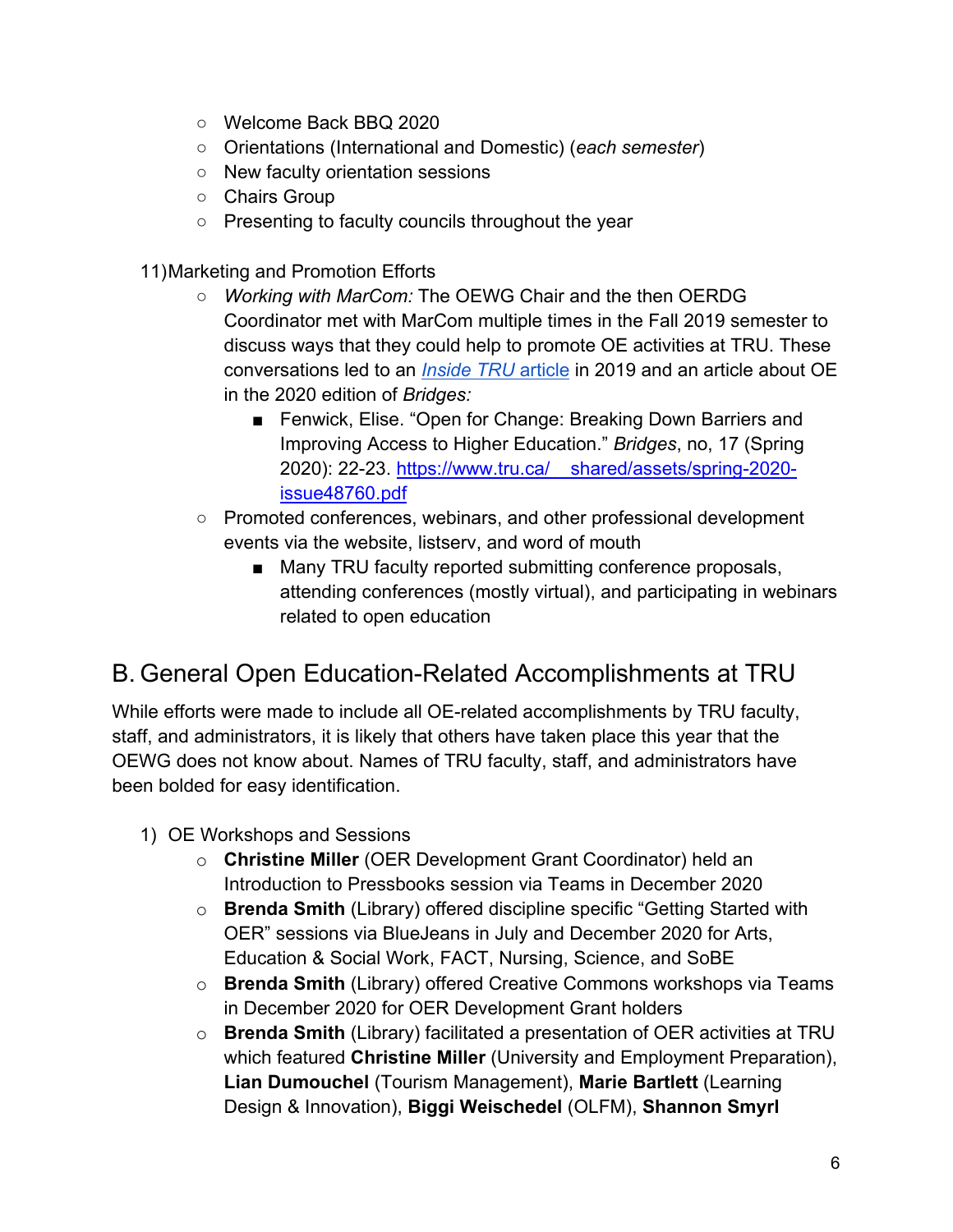(Journalism, Communication & New Media), and **Trent Tucker** (Management, International Business, Information & Supply Chain): "Adopting, Adapting, or Creating OER: A Showcase of What's Happening at TRU" (BlueJeans) - October 2020 (for Open Access Week)

- o **Brenda Smith** (University Library) and **Ken Monroe** (Learning Design & Innovation) presented "Getting Started: Finding, Using, and Adapting Open Resources" (BlueJeans) - October 2020 (for Open Access Week)
- o **Erin May** (Library) presented "Introduction to Open Access" (BlueJeans) October 2020 (for Open Access Week)
- o **Erin May** (Library) presented "Publishing Open Access: Information for Faculty" (BlueJeans) - October 2020 (for Open Access Week)
- o **Brenda Smith** (Library) offered two in-person workshops "Open Educational Resources: Finding, Adopting, and Adapting OER" in Williams Lake in March 2020 as part of Open Education Week
- 2) OER Development Grants
	- $\circ$  Two rounds of funding were held for the OER Development Grant; five projects were approved in Spring 2020 and five projects were approved in Fall 2020. More information about completed and in process projects are listed under "Open Education Projects" section below.
- 3) Inventory of OER and ZTC Courses at TRU
	- o **Brenda Smith** (Library) undertook an inventory of TRU campus courses at both Williams Lake and Kamloops for the Fall 2020 semester to try and identify which courses have zero textbook cost (ZTC) and/or use OER. She compiled data from the Bookstore, Banner, and self-identified OER use from BCcampus. 232 courses were identified, and it was determined that there is not a single source that currently provides a complete picture of what is happening at TRU:
		- Total courses identified as ZTC: 232
		- Total courses with known OER use: 29  $*$
		- Total sections of courses identified as ZTC: 310
		- Total courses identified by Banner: 54 (23.3% of total courses)
		- Total courses identified by Bookstore: 189 (81.5% of total courses)
		- Total courses identified by BCcampus: 15 (6.4% of total courses)
		- Course identified by Bookstore, Banner, and BCcampus: 1 (0.43%)
		- Courses identified by both the Bookstore and Banner: 18 (7.8%)
		- Courses identified by both Bookstore and BCcampus: 5 (2.2%)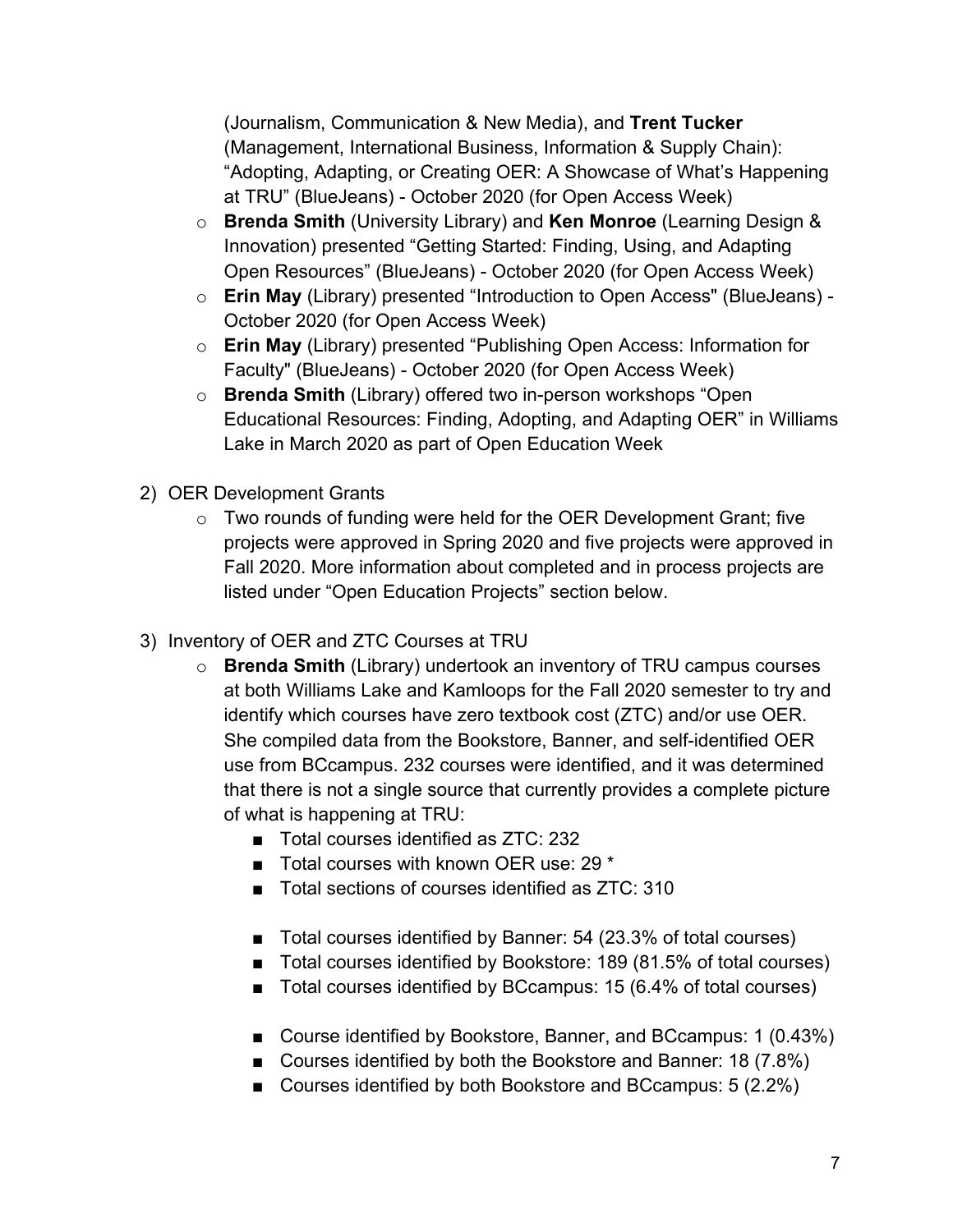- Courses only identified by BCcampus: 9 (3.9%)
- Courses only identified by Banner: 36 (15.5%)

In the inventory, Brenda noted OER use if she could positively identify that OER were used in the course, as well as specific OER titles whenever possible. The data included some courses from the Bookstore that had recommended or optional texts – as long as they did not have any "required" texts. Brenda suspect that many of the courses listed as ZTC are using OER, but is not sure as she has not contacted the individual faculty to find out what resources they used. Time permitting, that may be a project to undertake during the Winter 2021 inventory using the same methodology. (See Excel Spreadsheet that is attached to the email for the full inventory)

- 4) OER sprints
	- $\circ$  A "sprint" is an event where a cross-disciplinary group of people come together to work on a specific project on a short timeline. TRU had three sprints in 2020:
		- i) OER Development Grant Recipients one day sprint facilitated by **Christine Miller** (OER Development Grant Coordinator) and **Brenda Smith** (Library) (December 2020)
		- ii) Physical Geography Open Textbook three-day sprint facilitated by **Michelle Harrison** (Learning Design & Innovation) and **Brenda Smith** (Library) (February 2020)
		- iii) OER curriculum resources one day sprint for Learning Design and Innovation (i.e., CELT, educational developers, and instructional designers) - facilitated by **Brenda Smith** (January 2020) *Note: The planned March 2020 one day sprint was cancelled due to COVID-19*
- 5) BCcampus Awards for Excellence in Open Education
	- o November 2020 **Brian Lamb** (Director, Learning Technology & Innovation)
	- o July 2020 **Michelle Harrison** (Assistant Professor/Senior Instructional Designer, Learning Design & Innovation)
	- o January 2020 **Brenda Smith** (Open Education Librarian, Library)
- 6) Members of BCcampus Committees and Communities of Practice
	- o **Steve Earle** (OLFM): STEM ZTC Advisory Group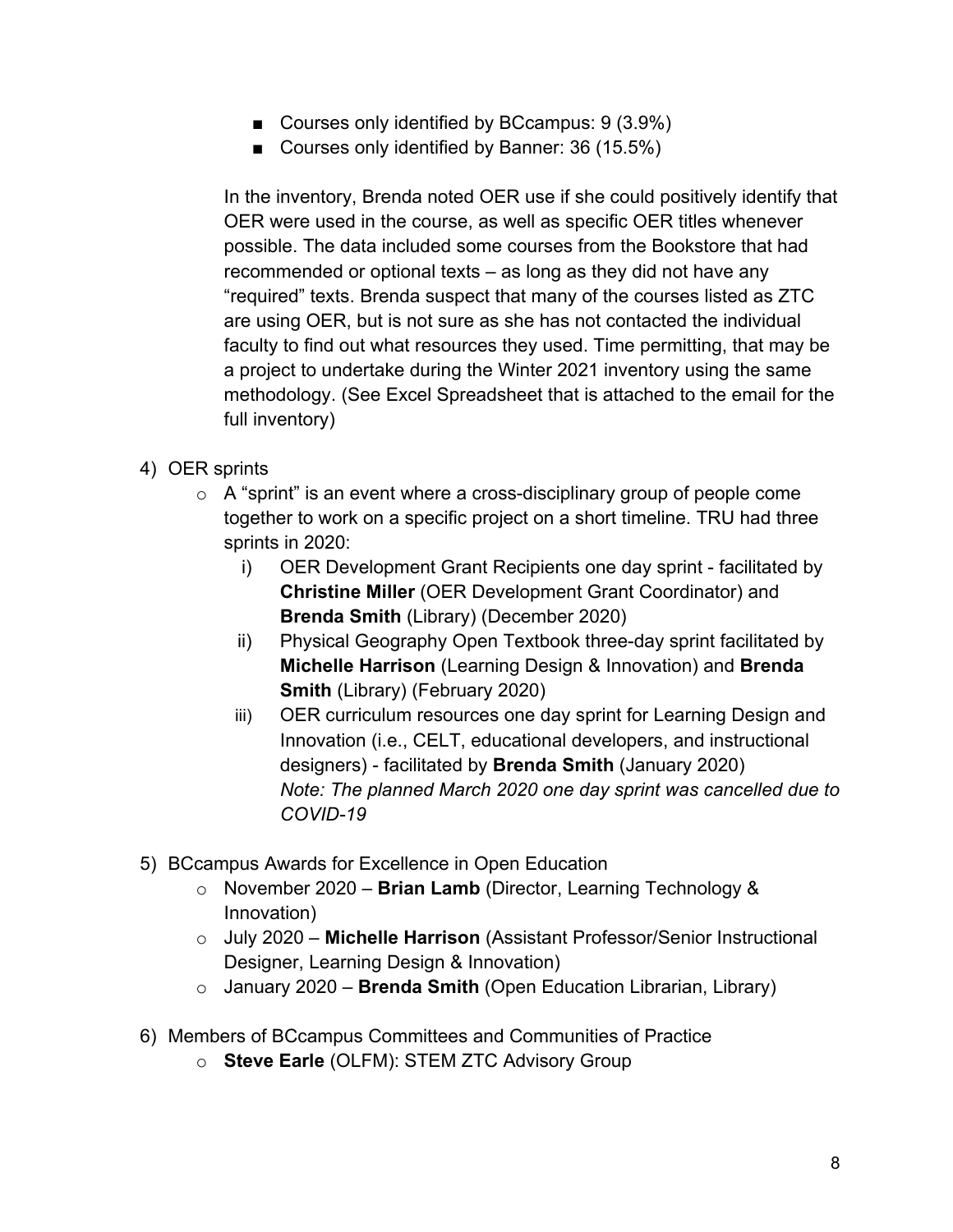- o **Michelle Harrison** (Learning Design & Innovation): OER Advisory **Committee**
- o **Michelle Harrison** (Learning Design & Innovation): Open Homework System Advisory Group
- o **Brenda Smith** (Library): BC Open Education Librarians (BCOEL)
- o **Brenda Smith** (Library): Business ZTC Advisory Group
- 7) BCcampus [H5P OER Development Grants](https://bccampus.ca/2020/07/06/homework-high-five-bccampus-awards-five-open-education-development-grants-as-part-of-the-open-homework-project/) as part of the Open Homework Systems (OHS) project:
	- o **Brenna Clarke Gray** (Educational Technology Coordinator, Learning Design & Innovation) is the project lead to integrate more hands-on, formative learning objects into the *[Writing for Success –](https://open.bccampus.ca/browse-our-collection/find-open-textbooks/?uuid=8d415c45-41da-4c9d-8c9d-ab66bbdd359c&contributor=&keyword=&subject=) 1st Canadian [Edition](https://open.bccampus.ca/browse-our-collection/find-open-textbooks/?uuid=8d415c45-41da-4c9d-8c9d-ab66bbdd359c&contributor=&keyword=&subject=)* textbook
	- o Participating institution in the revamp of the *[Introduction to Tourism and](https://open.bccampus.ca/browse-our-collection/find-open-textbooks/?uuid=fdb68dba-0709-4778-a2f7-af8bafd84fa9&contributor=&keyword=&subject=)  [Hospitality in BC](https://open.bccampus.ca/browse-our-collection/find-open-textbooks/?uuid=fdb68dba-0709-4778-a2f7-af8bafd84fa9&contributor=&keyword=&subject=)* textbook to create formative learning opportunities in the open textbook using H5P activities
- 8) BCcampus grant to create OER for Health Care Assistant program
	- o **Tracy Christianson** (Nursing) and **Kim Morris** (Nursing)
- 9) BCcampus grant to develop ZTC pathway for Associate of Science
	- $\circ$  It is expected that TRU's pathway will be ready for the 2021–2022 academic year. This year the focus is on creating/adopting OERs for BIOL 2341 (close to completion), STAT 1201, MATH 1141 and BIOL 2131. Other first year science courses including Intro Biology, Chemistry and Physics will also be worked on
- 10)BCcampus Open Education and Advocacy Research Fellows
	- o 2019-2020: **Michelle Harrison** (Learning Design & Innovation): [https://inside.tru.ca/2019/10/10/research-explores-impact-of-learning-in](https://inside.tru.ca/2019/10/10/research-explores-impact-of-learning-in-the-open/)[the-open/](https://inside.tru.ca/2019/10/10/research-explores-impact-of-learning-in-the-open/)
- 11)Adoption of Christine Miller's (University and Employment Preparation) open textbook
	- o **Christine Miller**'s presentation "Science in the Open" at the BC Adult Basic Education Science Articulation meeting in October 2020 on Thursday, October 2020 showcased her *Intermediate General and Applied Science Course Pack* and *Human Biology* open textbook. Okanagan College has committed to adopting the open textbook, and Capilano University and Vancouver Community College have both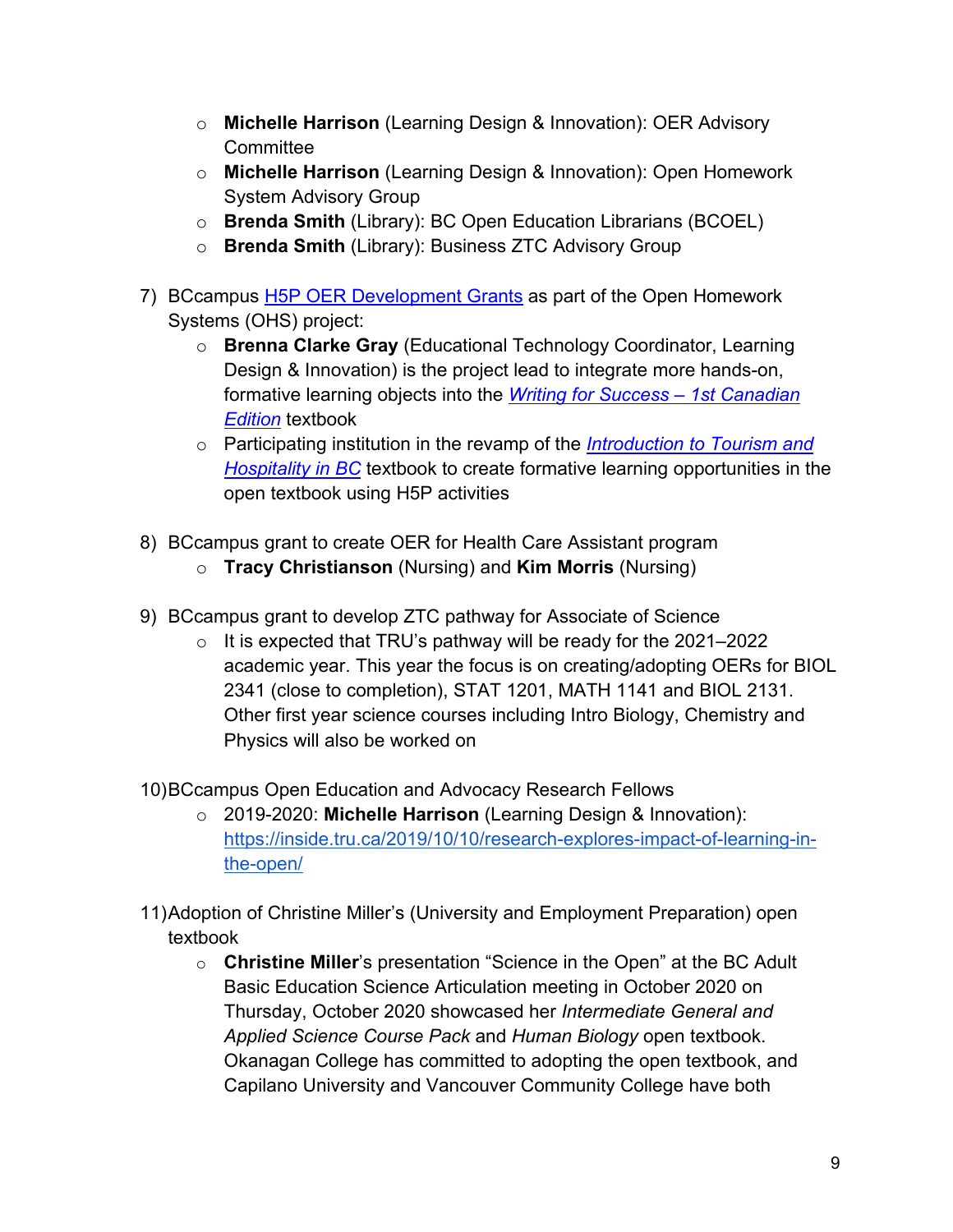indicated they plan to adopt it. All TRU BIOL 0600 sections and the TRU-OL course BIOL 0601 will also be adopting the open textbook

12)**Izabella Mazur** (University and Employment Preparation) received two awards:

- o Festival of Learning Bursary of \$1500 from BCcampus for "incredible work on the ABC ZTC Project"
- o Dean's Research Award of \$4000 to hire two research assistants to work on OER creation

#### 13[\)Open Education Resource universitas \(OERu\)](https://oeru.org/)

o 2020 was a significant year for the OERu at TRU. We finalized the microcredit transfer agreement, which now allows a pathway for students across the globe to convert OERu courses towards a credential at TRU. This was an important agreement as it represented the first microcredential transfer agreement in British Columbia and required an international three-way agreement between OERu, Otago Polytechnic and TRU. This is ground-breaking work, that truly supports the spirit of open and accessible education. Notably, this initiative has been gaining attention from across the Province of B.C.

We have also received the first bath of large-scale feedback on the student experience in the OERu Learning in a Digital Age course. We are reviewing the data and will report to the working group at TRU.

Lastly, like for many, 2020 was a challenging year that delayed some of the promotional work we have wanted to do with the OERu, however we are looking forward to next year as we work with Wayne McIntosh at the OERu, to scale up our partnership. *[Submitted by Matt Dyck (Associate Director, Student Engagement and Experience - Open Learning)]*

14)TRUSU sponsors student participation at Open Education Conference

o TRUSU sponsored seven students to attend the virtual Open Education Conference (November 2020)

15)Other news articles about Open Education at TRU:

- o Caldwell, [Jamie]. ["Promoting Learning Through Collaboration.](https://bccampus.ca/2020/10/20/promoting-learning-through-collaboration/)" BCcampus (October 20, 2020)
- o Caldwell, [Jamie]. ["A pathway to open for science programs in B.C.](https://bccampus.ca/2020/07/07/a-pathway-to-open-for-science-programs-in-b-c/)" *BCcampus* (July 7, 2020)
- o ["University students can access new education funds"](https://www.kamloopsthisweek.com/community/university-students-can-access-new-education-funds-1.24174991) *Kamloops This Week* (July 23, 2020).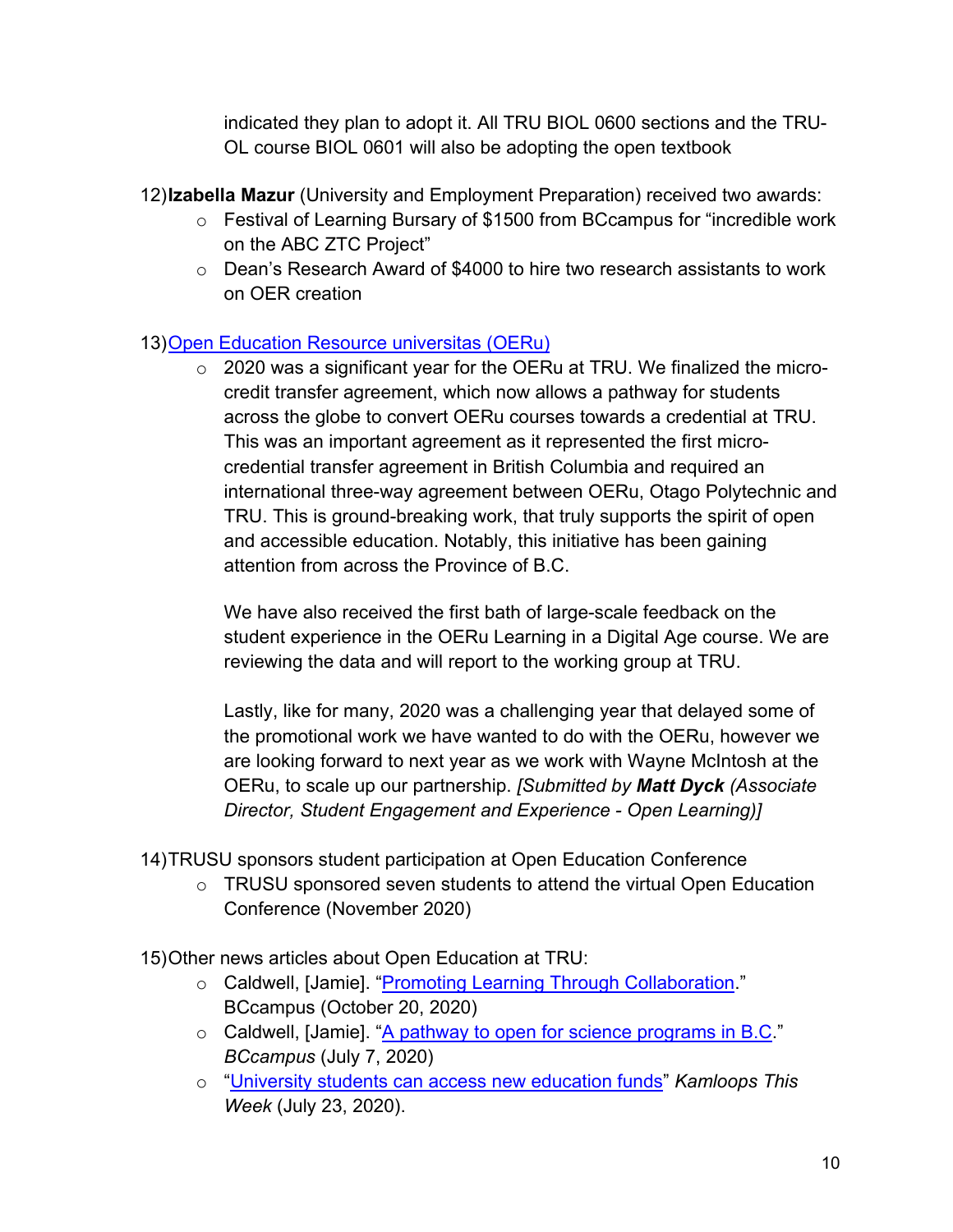- o Kieper, John Luke. "TRU becomes 1st North American school to offer [international credential transfers for open learning students.](https://www.kamloopsbcnow.com/watercooler/news/news/Kamloops/TRU_becomes_1st_North_American_school_to_offer_international_credential_transfers_for_open_learning_students)" *Kamloops Now (*June 9, 2020)
- o Kieper, John Luke. ["TRU Librarian awarded for her work in Open](https://www.kamloopsbcnow.com/watercooler/news/news/Kamloops/TRU_Librarian_awarded_for_her_work_in_Open_Education)  [Education.](https://www.kamloopsbcnow.com/watercooler/news/news/Kamloops/TRU_Librarian_awarded_for_her_work_in_Open_Education)" *Kamloops Now* (February 12, 2020)

## <span id="page-11-0"></span>C. Open Education Projects

While efforts were made to include all OE-related projects by TRU faculty, staff, and administrators, it is likely that others have taken place this year that the OEWG does not know about. Names of TRU faculty, staff, and administrators have been bolded for easy identification. Please note that staff from TRU-OL's Editing Team and the Intellectual Property Office have provided editing, production, and copyright support for many of these projects.

Note: Recipients of TRU's OER Development Grant are denoted with an asterisk (\*)

#### *Completed*

- **Renée Anderson** (Nursing) released *[Clinical Procedures for Safer Patient Care -](https://open.bccampus.ca/browse-our-collection/find-open-textbooks/?uuid=c4d0d418-cca4-47cb-8845-b123152d9c52&contributor=&keyword=&subject=) [Thompson Rivers University Edition](https://open.bccampus.ca/browse-our-collection/find-open-textbooks/?uuid=c4d0d418-cca4-47cb-8845-b123152d9c52&contributor=&keyword=&subject=)* (2020) (CC BY) open textbook *(adaptation)\**
- **Terryl Atkins** (VISA) and **Marie Bartlett** (Learning Design & Innovation) completed (and continue to do ongoing improvements) to [CAISSIE \(Critical](https://caissie.trubox.ca/)  [Analysis of Images Site Seeing, Imaging, Examining\)](https://caissie.trubox.ca/) *(OER and OEP; creation)*
- **John Belshaw** (OLFM), Sarah Nickel, and Chelsea Horton released *[Histories of](http://histindigenouspeoples.pressbooks.tru.ca/)  [Indigenous Peoples and Canada](http://histindigenouspeoples.pressbooks.tru.ca/)* (2020) (CC BY) open textbook *(creation)*
- **John Belshaw** (OLFM) released *[Canadian History: Post-Confederation -](https://open.bccampus.ca/browse-our-collection/find-open-textbooks/?uuid=87cb3328-e6d5-4723-86d8-10fc7342e8dd&contributor=&keyword=&subject=) 2nd [Edition](https://open.bccampus.ca/browse-our-collection/find-open-textbooks/?uuid=87cb3328-e6d5-4723-86d8-10fc7342e8dd&contributor=&keyword=&subject=)* (2020) (CC BY) open textbook *(updated creation)*
- **John Belshaw** (OLFM) completed the 2<sup>nd</sup> edition of *[Canadian History: Pre-](https://opentextbc.ca/preconfederation/)[Confederation](https://opentextbc.ca/preconfederation/)* (CC BY) open textbook, but it has not yet been released *(updated creation)*
- **Steve Earle** (OLFM) revised TRU-OL courses GEOL 1011 and GEOL 1111 to use with the 2nd edition of the *[Physical Geography](https://opentextbc.ca/physicalgeology2ed/)* (2019) (CC BY) open textbook that he wrote
- **Crystal Huscroft** (Geography and Environmental Studies) co-initiated and cowrote *[Lab Manual for Introduction to Physical Geography](https://pressbooks.bccampus.ca/geoglabs2020/)* (2020) (*creation*)
- **Melissa Jakubec** (Learning Design & Innovation) and **Michelle Harrison** (Learning Design & Innovation) released *[Teaching without Walls at TRU: A](https://remoteteaching.pressbooks.tru.ca/)  [Practical Guide with Tools, Tips, and Techniques](https://remoteteaching.pressbooks.tru.ca/)* (2020) (CC BY-NC-SA) *(adaptation)*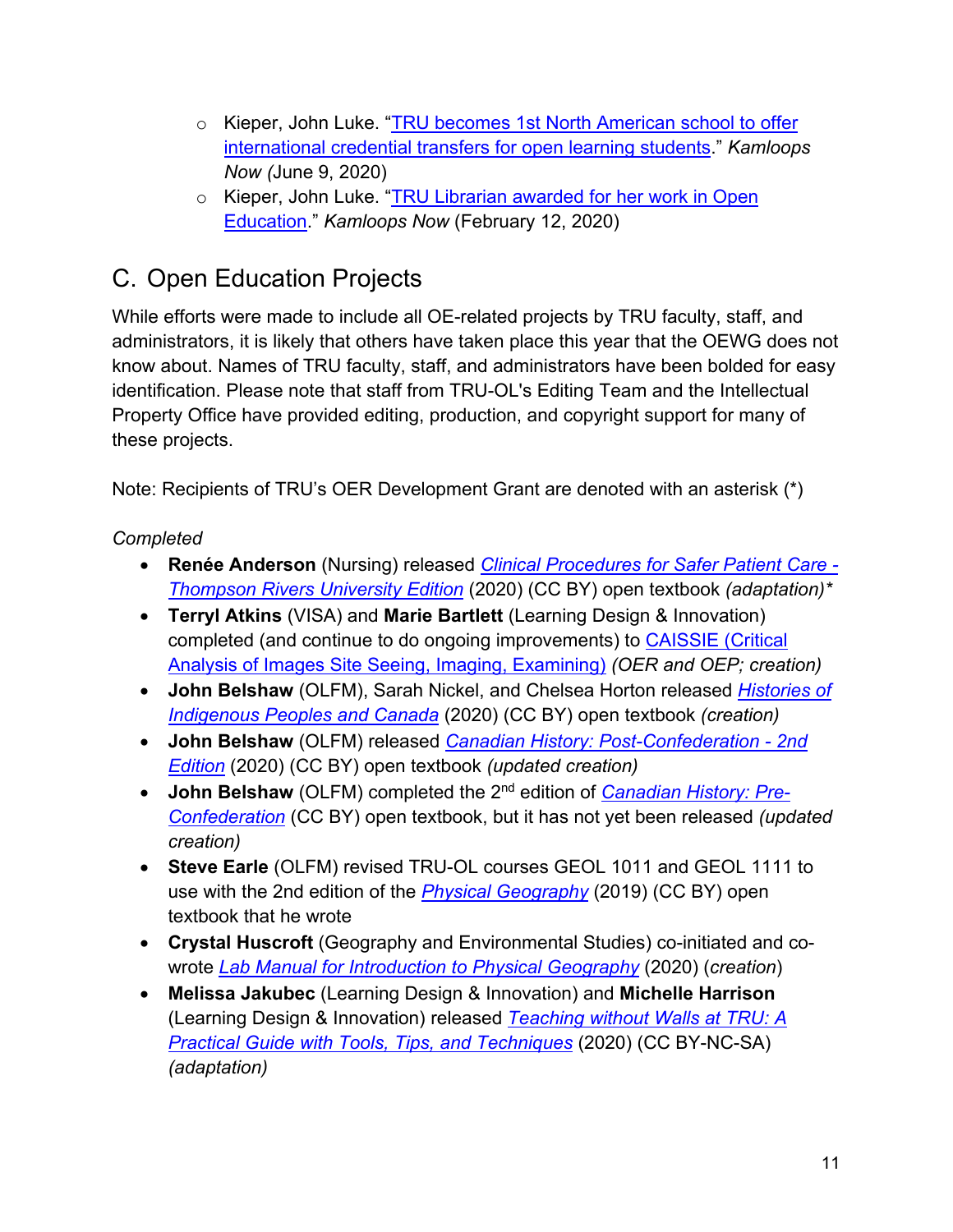- **Izabella Mazur** (University and Employment Preparation) created *Intermediate Algebra* open textbook (under review and should be released soon) *(adaptation)*
- **Christine Miller** (University and Employment Preparation) and **Danielle Collins**  (Intellectual Property Office) released *[Intermediate General and Applied Science](https://open.bccampus.ca/browse-our-collection/find-open-textbooks/?uuid=65e119be-f073-4408-8842-b8a9f44aef3a&contributor=&keyword=&subject=)  [Course](https://open.bccampus.ca/browse-our-collection/find-open-textbooks/?uuid=65e119be-f073-4408-8842-b8a9f44aef3a&contributor=&keyword=&subject=)* (2020) (CC BY-SA) *(creation)*
- **Christine Miller** (University and Employment Preparation) released *[Human](https://open.bccampus.ca/browse-our-collection/find-open-textbooks/?uuid=f64fb7eb-0a69-4492-8bbc-24814ca7e14d&contributor=&keyword=&subject=)  [Biology:](https://open.bccampus.ca/browse-our-collection/find-open-textbooks/?uuid=f64fb7eb-0a69-4492-8bbc-24814ca7e14d&contributor=&keyword=&subject=) Human Anatomy and Physiology (adaptation)* \*
- **Jamie Noakes** (Career and Experiential Learning) and **Shawn Read** (Career and Experiential Learning) [TRU Career Text](https://trucareertext.pressbooks.tru.ca/) (*exact title not know*n)
- **Carol Sparkes** (Learning Design & Innovation) and **Carolyn Teare** (Open Learning) released *[TRU Accessibility Quick Guide](https://ideas.trubox.ca/wp-content/uploads/sites/34/2020/05/TRU_AccessibilityQuickGuide_Final_March2020_OER.pdf)* (2020) (CC BY-NC-SA) *(adaptation)*
- **Sally Walters** (OLFM) released her *Psychology – [1st Canadian Edition](https://psychology.pressbooks.tru.ca/)* (2020) (CC BY-NC-SA) open textbook *(adaptation) \**

*In Process*

- **Tori Anchikoski** (University and Employment Preparation) has almost completed *Introduction to Chemistry 1* (currently in editing) *(adaptation)* \*
- **Marie Barlett** (Learning Design & Innovation) and **Michelle Harrison** (Learning Design & Innovation) are participating in an open educational practice initiative under Research and Graduate Studies in which students are collaborating to create content for an undergraduate research web resource: <https://curn.trubox.ca/> *(creation)*
- **John Belshaw** (OLFM) and **Tina Block** (Philosophy History Politics) are collaborating with other historians in BC to create a new open textbook on BC History (*creation*) \*
- **Nancy Carson** (Economics) is creating an open textbook for Forest Economics *(creation)* \*
- **Tracy Christianson** (Nursing) and **Kim Morris** (Nursing) is creating OER resources for Health Care Assistant Programs in BC *(creation)* \*
- **Steve Earle** (OLFM) began working on a new open textbook, *Environmental Geology* in November 2020 *(creation)*
- **Michelle Harrison** (Learning Design & Innovation) is creating an Open Pedagogy publishing platform *(creation)* \*
- **Crystal Huscroft** (Geography and Environmental Studies) is working on *Physical Geography* open textbook *(adaptation)* \*
- **Izabella Mazur** (University and Employment Preparation) and **Kim Moshenko**  (University and Employment Preparation) are creating an open textbook for *Advanced Business/Technical Mathematics (creation) \**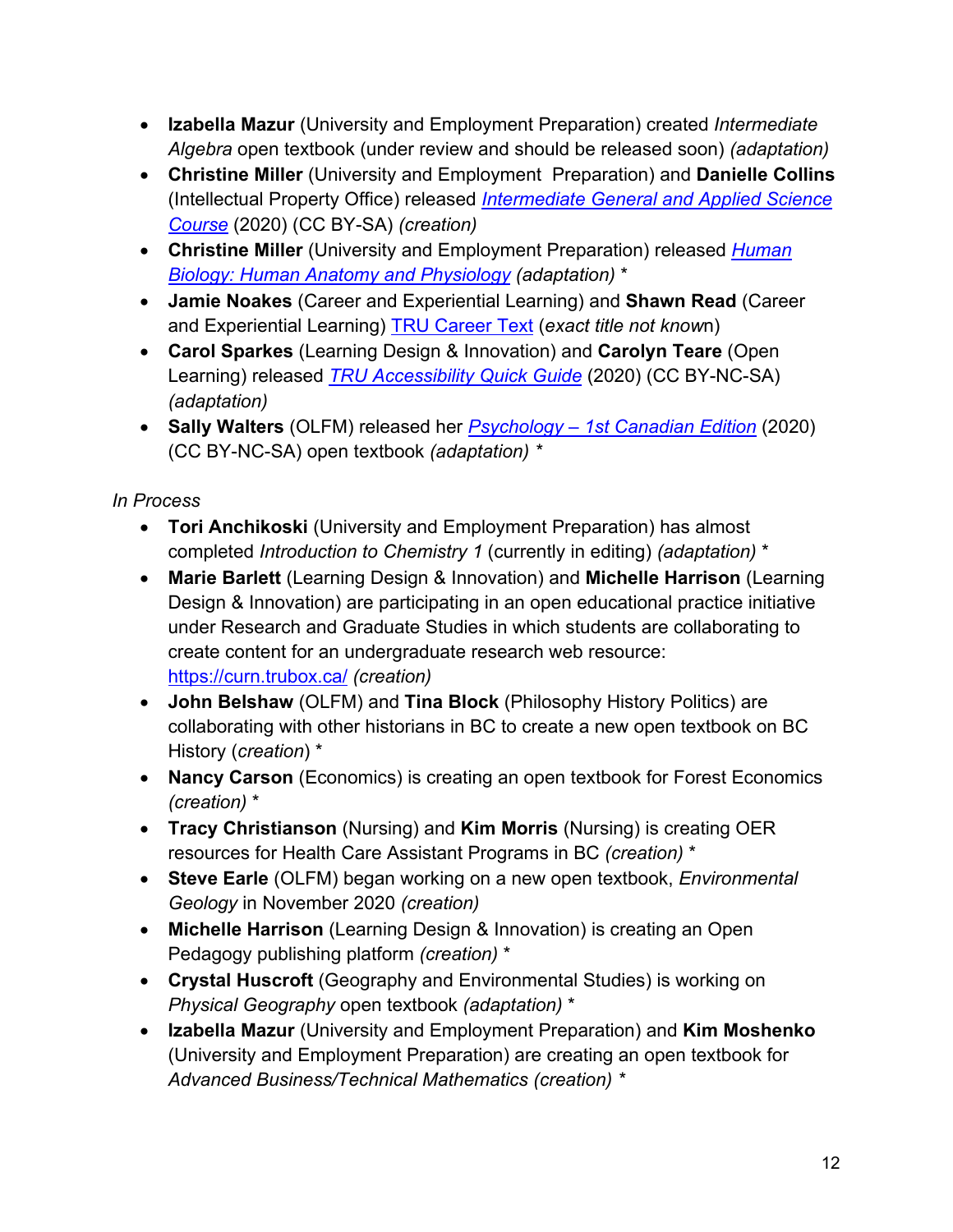- **Christine Miller** (University and Employment Preparation) and **Bart Cummins** (MarCom) are working on *Indigenous People in Education: A Stock Photo Collection Project (creation) \**
- **Jamie Noakes** (Career and Experiential Learning) and **Shawn Read** (Career and Experiential Learning) have created an open textbook for CO-OP 1000; every chapter was written by a current or past CEL department member (currently in editing) (*creation*) \*
- **Gloria Ramirez** (Education) has written five chapters for a new open textbook based on *Literature Reviews for Nursing and Education Graduate Students for Research Methods in Education, Paradigms, Approaches,* and *Designs in Educational Research (adaptation) \**
- **Nicole Schabus** (Law) is creating OER learning resources related to the Truth and Reconciliation Commission (TRC) Calls to Action *(creation)* \*
- **Natasha Ramroop Singh** (Biological Sciences) is adapting an OER text for BIOL 2340 – Introduction to Genetics *(adaptation)* \*
- **Rochelle Stevenson** (Sociology and Anthropology) is adapting *Introduction to Social Research Methods* open textbook to update research techniques and provide Canadian content *(adaptation)* \*
- **Rochelle Stevenson** (Sociology and Anthropology) currently writing a "Feminist Criminology" chapter with two colleagues (Sheri Fabian at SFU and Jennifer Kusz at VIU) for an Introduction to Criminology open text (edited by Shereen Hassan from KPU) *(creation)*
- **Biggi Weischedel** (OLFM) and **Marie Barlett** (Learning Design & Innovation) are working on creating a series of OER case studies for Business and Tourism. One case study (Gift 'n Gab in Barriere) is completed and in production, one (Moccasin Trails) has just finished editing, one (Quaaout Lodge and Spa) is in media editing, and one (Spapium Farms) is still in process (*creation*) \*
- **Jenna Woodrow** (Philosophy History Politics) and **Tim Fitzjohn** (Philosophy History Politics) are adapting OER for Introduction to Ethics and Elementary Formal Logic courses *(adaptations)* \*

## <span id="page-13-0"></span>D.Conference Presentations and Research

While efforts were made to include all OE-related conference presentations and research by TRU faculty, staff, and administrators, it is likely that other OE-related conference presentations have taken place this year that the OEWG does not know about. Names of TRU faculty, staff, and administrators have been bolded for easy identification.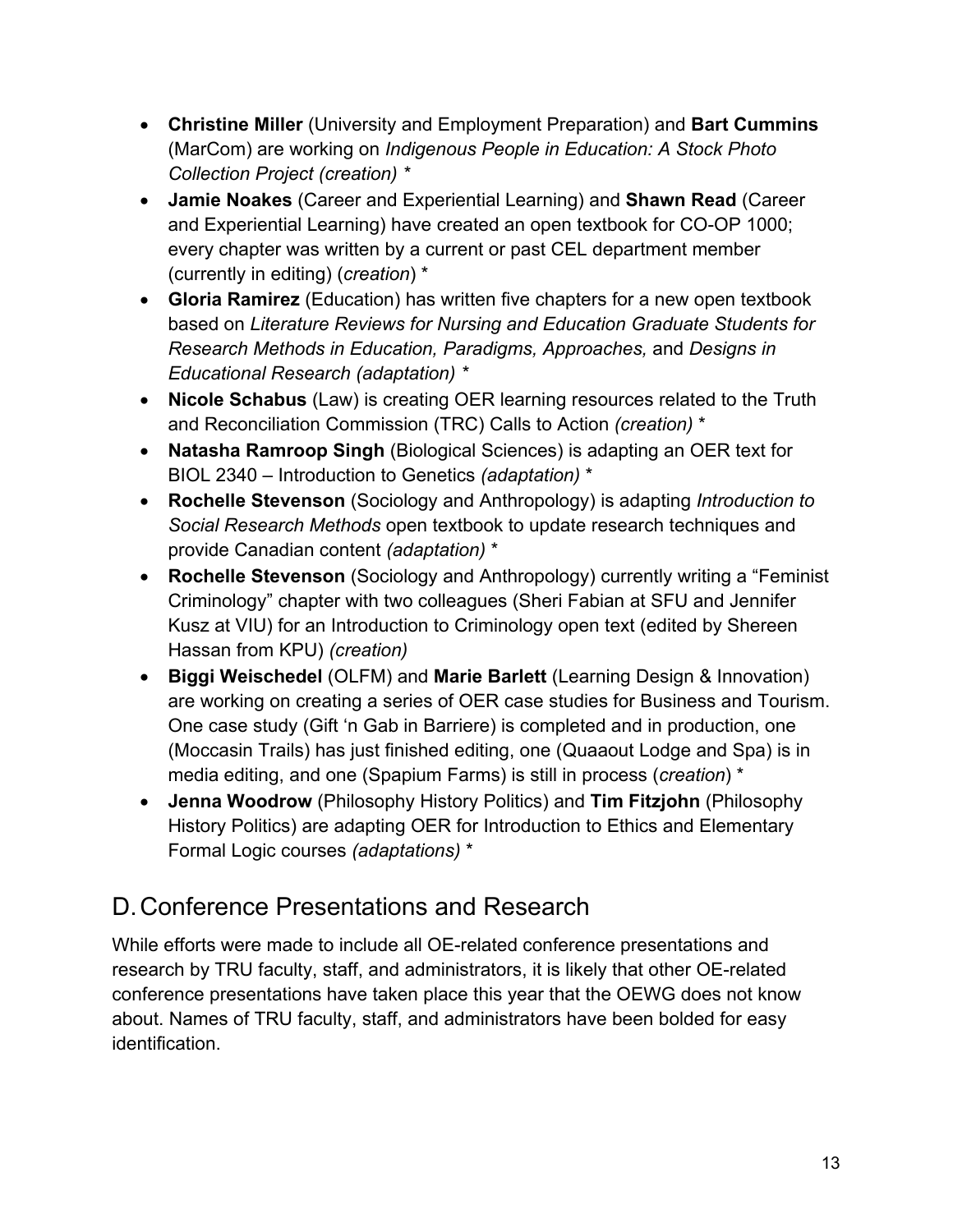#### *Presentations*

- 1) OE Global, planned Taipei, Taiwan (converted to online due to pandemic) (November 2020)
	- o Tannis Morgan, Elizabeth Childs, **Irwin DeVries** (Education), **Michelle Harrison** (Learning Design & Innovation), Christina Hendricks: **Developing** [an Institutional Open Educational Practices \(OEP\) Self-Assessment Tool](https://connect.oeglobal.org/t/developing-an-institutional-open-educational-practices-oep-self-assessment-tool/476)
- 2) Open Education Conference, planned Denver, CO (converted to online due to pandemic) (November 2020)
	- o Michelle Nakano, Steel Wagstaff, **Brenna Clarke Gray** (Learning Design & Innovation), and Adeola Agoke: [It's Alive! Reviving OER with Interactive](https://opened20.sched.com/event/fCq5/its-alive-reviving-oer-with-interactive-content-to-create-a-living-online-course?iframe=yes&w=100%25&sidebar=yes&bg=no)  [Content to Create a Living Online Course](https://opened20.sched.com/event/fCq5/its-alive-reviving-oer-with-interactive-content-to-create-a-living-online-course?iframe=yes&w=100%25&sidebar=yes&bg=no)
	- o **Brenda Smith** (University Library): member of the Conference's Program Planning Team
- 3) BCcampus webinars
	- o **Brian Lamb** (Director, Learning Technology & Innovation) and Tannis Morgan: [SPLOTS! Creating Simple, Collaborative WordPress Sites for](https://bccampus.ca/event/splots-creating-simple-collaborative-wordpress-sites-for-your-teaching/)  [your Teaching](https://bccampus.ca/event/splots-creating-simple-collaborative-wordpress-sites-for-your-teaching/) - September 2020
	- o **Brenna Clarke Gray** (Learning Design & Innovation) (facilitator), Florence Daddey, and Parm Gill: [Adapting to COVID-19: Multimedia](https://covid19.bccampus.ca/online-learning-teaching/adapting-to-covid-19-multimedia-audio-video-h5p-help/)  [\(Audio/Video/H5P\) Help](https://covid19.bccampus.ca/online-learning-teaching/adapting-to-covid-19-multimedia-audio-video-h5p-help/) - August 2020
	- o **Brenna Clarke Gray** (Learning Design & Innovation) and Ian Linkletter (facilitators): [Adapting to COVID-19: Learning Design Studio Drop-In](https://covid19.bccampus.ca/online-learning-teaching/adapting-to-covid-19-learning-design-studio-drop-in-session-2/)  [Session](https://covid19.bccampus.ca/online-learning-teaching/adapting-to-covid-19-learning-design-studio-drop-in-session-2/) – August 2020
	- o Ian Linkletter (facilitator), Mari Pighini, Pan Luo, and **Troy Welch** (Learning Design & Innovation): [Adapting to COVID19: The Technology](https://covid19.bccampus.ca/webinars/adapting-to-covid19-the-technology-toolkit/)  [Toolkit](https://covid19.bccampus.ca/webinars/adapting-to-covid19-the-technology-toolkit/) – August 2020
	- o **Brenna Clarke Gray** (Learning Design & Innovation) and Ian Linkletter (facilitators): [Adapting to COVID-19: Learning Design Studio Drop-In](https://covid19.bccampus.ca/webinars/adapting-to-covid-19-learning-design-studio-drop-in-session/)  [Session](https://covid19.bccampus.ca/webinars/adapting-to-covid-19-learning-design-studio-drop-in-session/) – July 2020
	- o **Brenna Clarke Gray** (Learning Design & Innovation) and Ian Linkletter (facilitators): Adapting to COVID-19: In it Together – [Building Community](https://covid19.bccampus.ca/mental-health-support/adapting-to-covid-19-in-it-together-building-community-and-enacting-care-in-on-line-environments/)  [and Enacting Care in Online Environments](https://covid19.bccampus.ca/mental-health-support/adapting-to-covid-19-in-it-together-building-community-and-enacting-care-in-on-line-environments/) – July 2020
	- o Jennifer Kirkey, **Mark Paetkau** (Physical Sciences), and Derek Turner: [Pivot to Online for STEM Educators](https://bccampus.ca/event/pivot-to-online-for-stem-educators/) – June 2020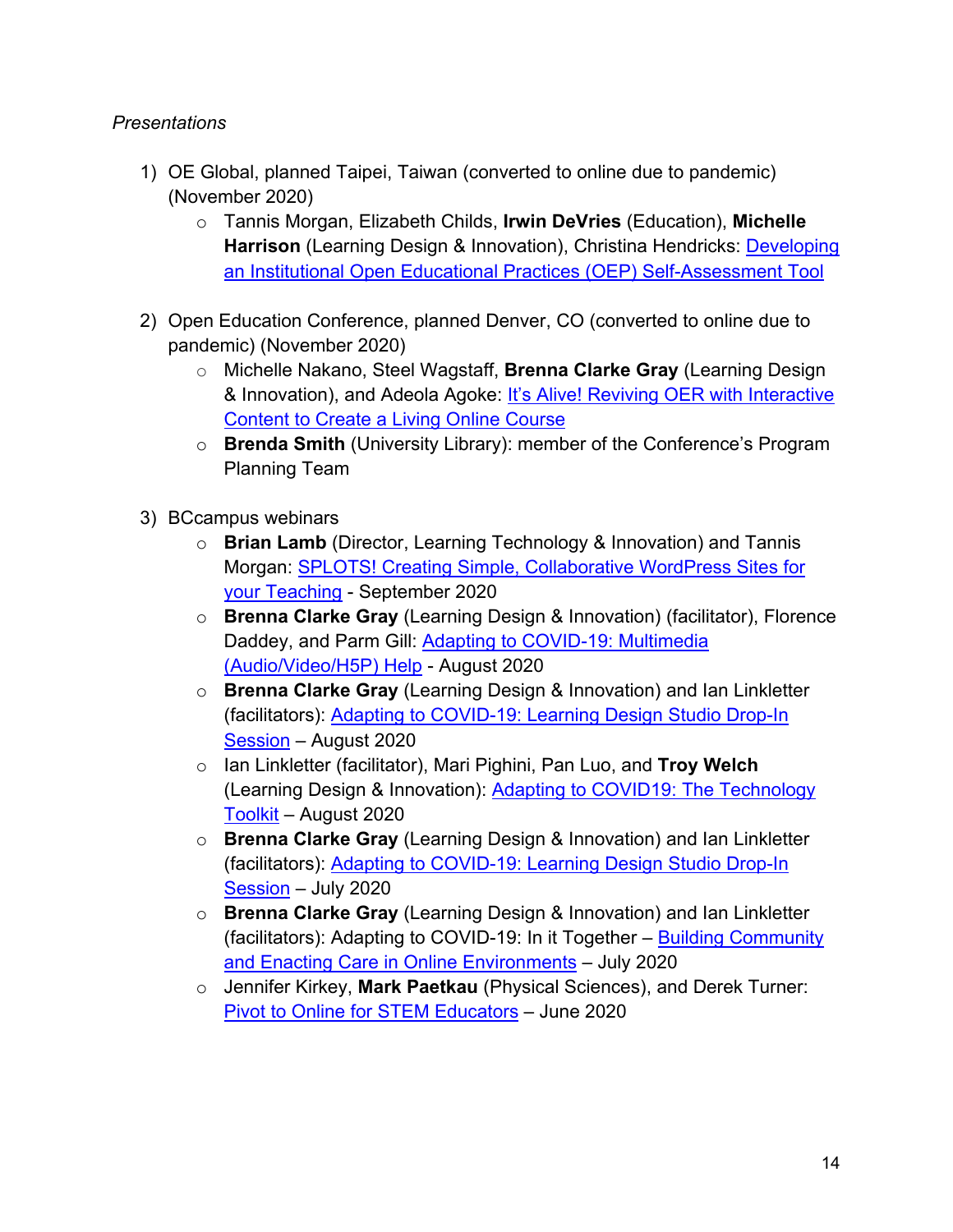- 4) BCcampus Open Education Research Webinar Series (*4-part series*)
	- o **Michelle Harrison** (Learning Design & Innovation) and **Irwin DeVries** (Education): [Instructional Designers and Open Education Practices](https://bccampus.ca/event/instructional-designers-and-open-education-practices/) - August 2020
	- o **Lorri Weaver** (MEd Student): [Discovering Openness in Your Research](https://bccampus.ca/event/discovering-openness-in-your-research/) July 2020
		- **Presentation was based on her thesis research; she successfully** defended her thesis in November 2020
- 5) ETUG (Educational Technology Users Group) (online) (November 2020)
	- o **Matthew Stranach** (Learning Design & Innovation), **Marie Bartlett**  (Learning Design & Innovation), and **Nicole Singular** (Open Learning): Designing for Learning Without Walls: Developing a Resources for Students in Unprecedented Times
	- o **Brenna Clarke Gray** (Learning Design & Innovation): Distanced, Not Isolated
	- o Natalie Frandsen and **Robline (Robbi) Davey** (Indigenous Experiential Learning Coordinator, Career and Experiential Learning): Pedagogy for Inclusion: A Discussion about Impactful Practices for Non-Traditional **Learners**
- 6) College Chemistry Canada Conference, planned Winnipeg, MB (cancelled due to pandemic) (May 2020)
	- o **Sharon Brewer** (Chemistry), "Connecting through Chemistry" (invited plenary speaker)
		- i) Focused on the [BC Integrated Laboratory Network \(BC](http://www.bciln.ca/)-ILN), an open practice which provides remote access to analytical instrumentation for teaching purposes, allowing real‐time chemical analysis of real samples over the internet. The BC-ILN opens up access not only by allowing students to access equipment so they can participate in inquiry processes, but also by allowing for learners to collaborate across networks
- 7) Canadian Network of Innovation in Education, planned Montreal, PQ (cancelled due to pandemic; presentations accepted for 2020 will be automatically accepted for 2021 event) (May 2020)
	- o **Marie Bartlett** (Learning Design & Innovation): Creating a Process to Fulfill a Vision of an OER Case Study Focused on Indigenous Business
	- o **Marie Bartlett** (Learning Design & Innovation): OERs Are Not Just for Students: Transforming Curriculum Design Through OER Creation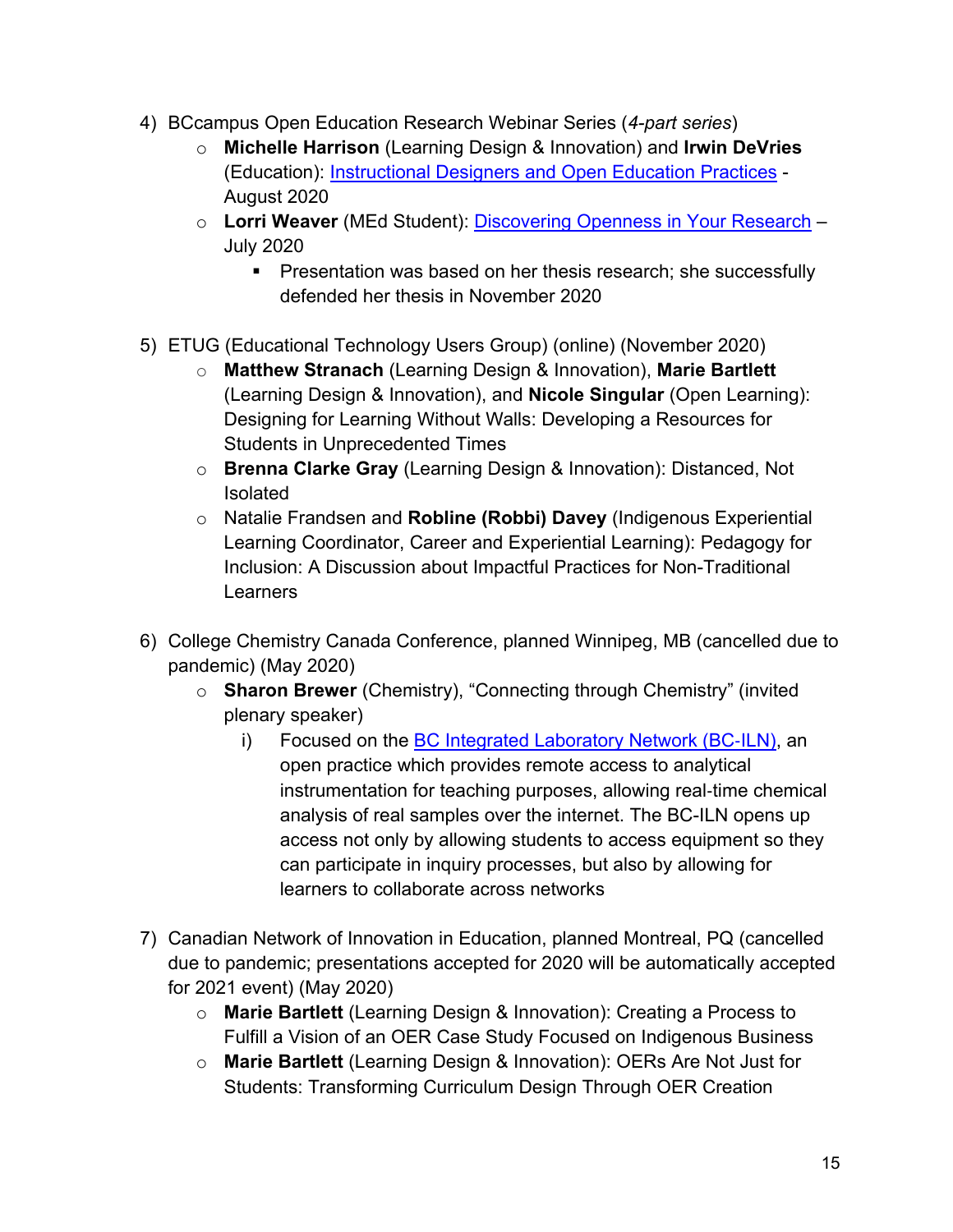- o **Carol Sparkes** (Learning Design & Innovation): Designing an Online Course: Opportunities and Challenges to Innovate Using Gagne's Nine Events of Instruction
- o **Melissa Jakubec** (Learning Design & Innovation): Histories of Indigenous Peoples and Canada: An Open Textbook Case Study
- 8) Open Education Research Institute, Kwantlen Polytechnic University, Richmond, BC (cancelled due to pandemic) (May 2020)
	- o **Steve Earle** (OLFM): How Students use OERs and Lessons We Can Apply when Creating OER
- 9) Festival of Learning, planned Vancouver, BC (cancelled due to pandemic) (May 2020)
	- o **Carolyn Ives** (Centre for Excellence in Learning and Teaching [CELT]), **Catharine Dishke Hondzel** (Director, CELT), **Kara Loy** (Associate Director, CELT), **Brenna Clarke Gray** (Learning Design & Innovation), **Matthew Stranach** (Learning Design & Innovation), **Nina Johnson**  (CELT): OERs Are Not Just for Students: Transforming Curriculum Design through OER Creation
	- o Melanie Meyers, Krista Lambert, and **Brenda Smith** (University Library): "So You Want to Develop a ZTC?"
	- o **Brenna Clarke Gray** (Learning Design & Innovation): H5P Workshop
	- o **Brenna Clarke Gray** (Learning Design & Innovation): Ethics in Disrupting Educational Pedagogy
	- o **Michelle Harrison** (Learning Design & Innovation), **Ken Monroe**  (Learning Design & Innovation), **Jamie Noakes** (Career and Experiential Learning), and **Brenda Smith** (University Library): Sprinting to the Finish Line: Resources for Guiding OER Development
	- o **Jamie Drozda** (Open Learning): First Peoples Principles of Learning **Resource**
- 10)OER20, planned London, UK (converted to online due to pandemic) (April 2020)
	- o **Brian Lamb** (Director, Learning Technology & Innovation), Anne-Marie Scott, Clint Lalonde, and Grant Potter: Case Studies in Open: Supporting OEP through OSS

11)Open Education Week at TRU, Kamloops, BC (March 2020)

o **Joe Dobson** (OER Development Grant Coordinator), **Christine Miller**  (University and Employment Preparation), **Dan Thompson** (Accounting & Finance), **Jamie Noakes** (Career and Experiential Learning), **Renée**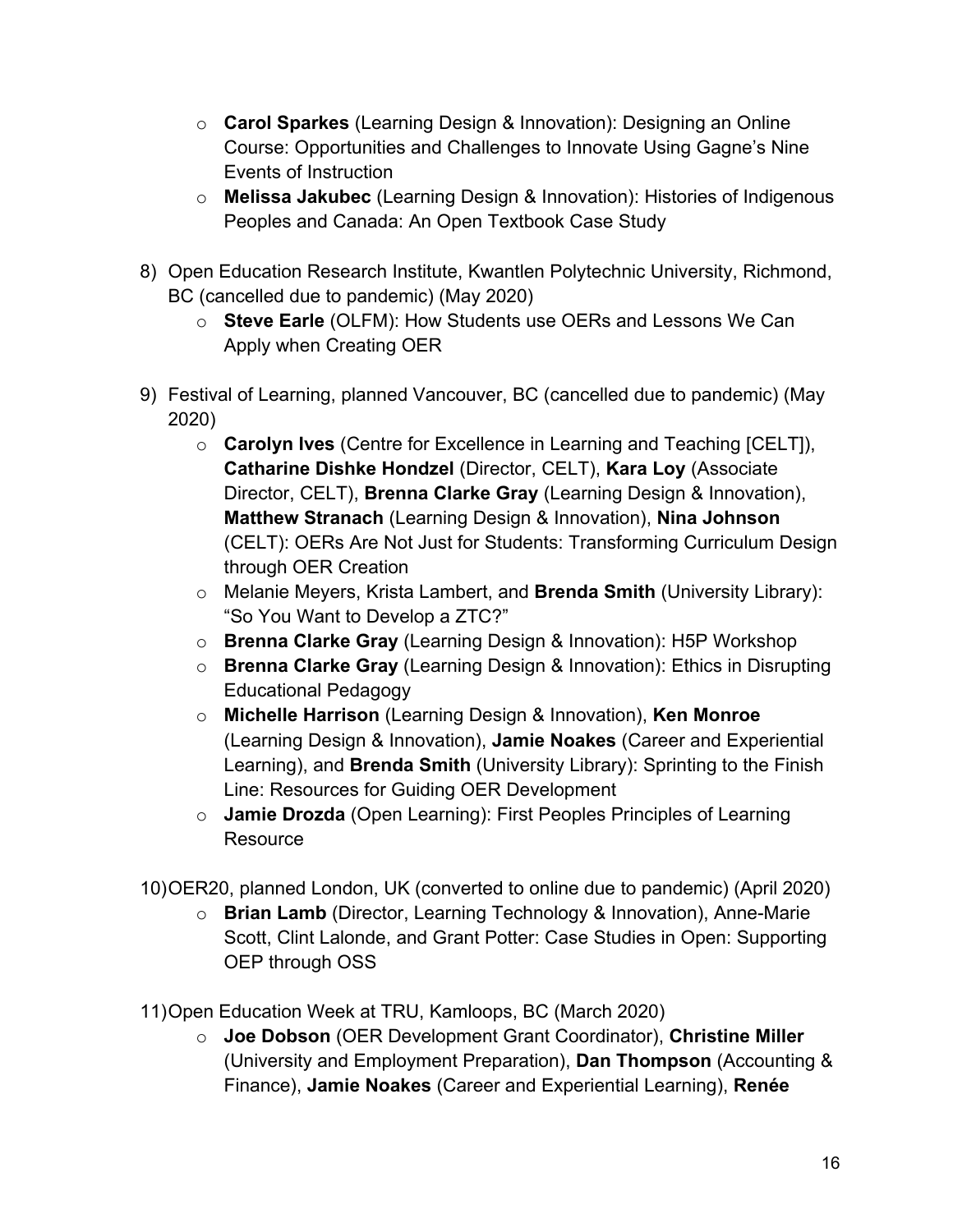**Anderson** (Nursing), and **John Belshaw** (OLFM): Reflecting on and Showcasing TRU OER Development Projects

- o **Michelle Harrison** (Learning Design & Innovation) and **Brenda Smith**  (Library): Getting Started with Open Education: The What, Why, and How
- o Keynote: Amanda Coolidge (BCcampus), **Tatiana Gilbert** (TRUSU), **Brenda Smith** (Library), and **John Belshaw** (OLFM): Celebrating Growth of Open Education in BC and at TRU
- o **Brenna Clarke Gray** (Learning Design & Innovation): More Than Free: How Open Education Supports Learning
- o **Brenna Clarke Gray** (Learning Design & Innovation) and **Brian Lamb**  (Director, Learning Technology & Innovation): Online Learning and Our Personal Information. Are We the Product?
- o Social, Appetizers, and Showcase: Included a showcase of OER and OER-related activities by **Jeff McLaughlin** (Philosophy History Politics), **John Belshaw** (OLFM), **TRU Open Learning**, **TRU OEWG,** and **TRU Library**
- 12)TRU Teaching Practices Colloquium, Kamloops, BC (February 2020)
	- o **Jim Hu** (ESAL) and **Lesley Chen** (ESAL): Helping ESL Students with Open Access English Learning Resources
	- o **Carolyn Ives** (CELT), **Marie Bartlett** (Learning Design & Innovation), **Brenna Clarke Gray** (Learning Design & Innovation), **Catharine Dishke Hondzel** (Director, CELT), **Kara Loy** (CELT), **Matthew Stranach** (Learning Design & Innovation), and **Doug Reid** (Learning Design & Innovation): Transformative Curriculum Design through OER Creation: Reports on a Pilot Project
	- o **Joe Dobson** (OER Development Grant Coordinator), **Christine Miller**  (University and Employment Preparation), **Dan Thompson** (Accounting & Finance), **Jamie Noakes** (Career and Experiential Learning), and **Renée Anderson** (Nursing): Reflecting on and Showcasing TRU OER Development Projects
	- o **Carol Sparkes** (Learning Design & Innovation) and **Carolyn Teare** (Open Learning): Basic Online Accessibility. (presented their OER)

#### *Research*

1) **Harrison, Michelle** (Learning Design & Innovation) and **Irwin DeVries** (Education). "Open Educational Practices Advocacy: The Instructional Designer Experience." *Canadian Journal of Learning and Technology,* 45, no. 3 (2019). <https://doi.org/10.21432/cjlt27881>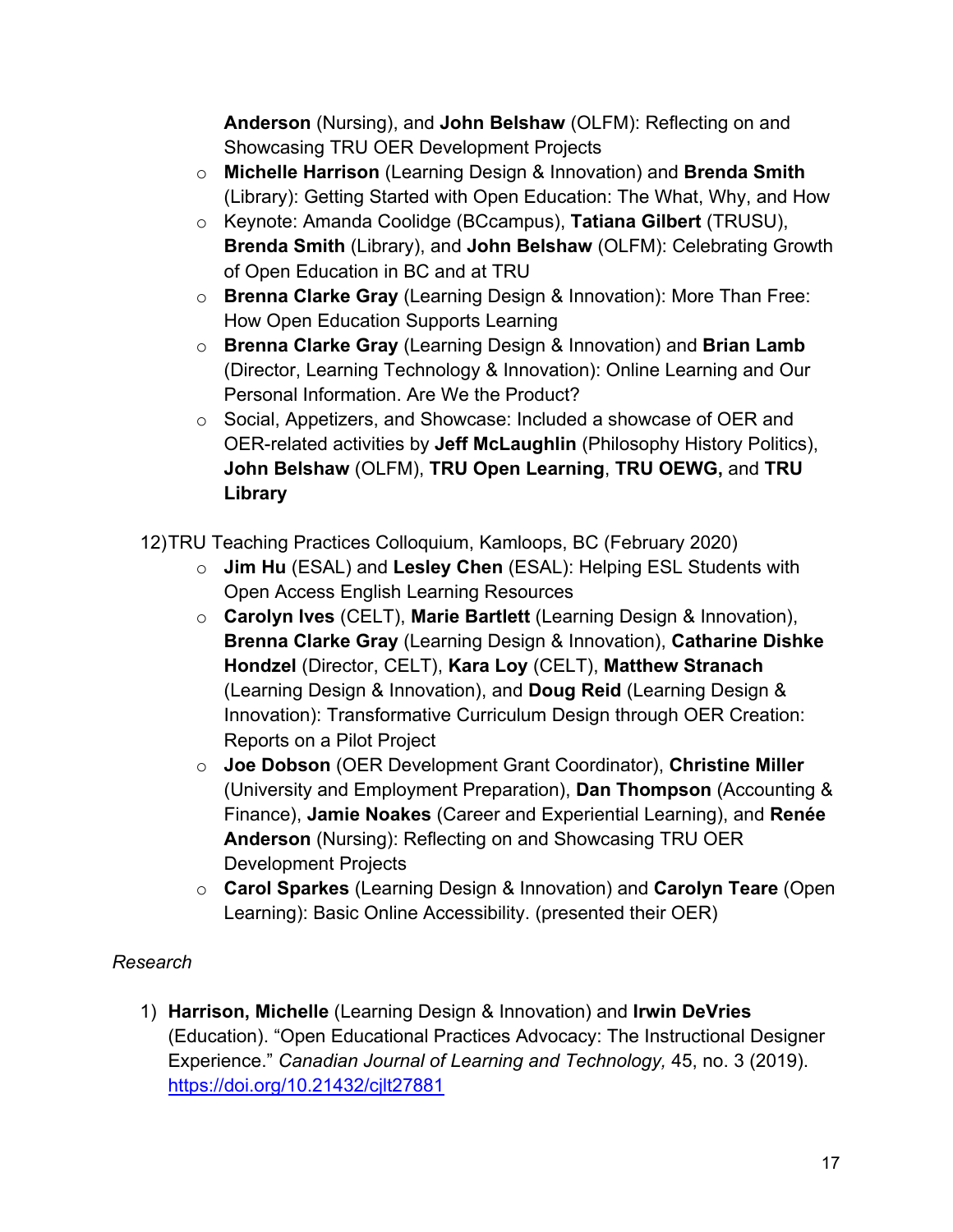- 2) **Michelle Harrison** is the current editor for the open access journal, *[The](http://www.ijede.ca/index.php/jde)  [International Journal of eLearning and Distance Education](http://www.ijede.ca/index.php/jde)*. TRU-OL's Editing Team has been providing editing and production support for the two 2020 issues.
- 3) **Gloria Ramirez** (Education) has completed a survey of MEd students' perspectives on OER for EDUC 5010 Research Methods in Education. A paper reporting on the findings is in progress.
- 4) Childs, Elizabeth, Jo Axe, George Veletsianos, and **Keith Webster** (OLFM). "Fostering Openness within a Higher Education Institution: Tensions, Opportunities and a Work in Progress." In *Open(Ing) Education: Theory and Practice*, edited by Dianne Conrad and Paul Prinsloo, 345-363. Leiden, Netherlands: Brill | Sense, 2020.

### <span id="page-18-0"></span>E. BCcampus Open Textbook Reviews

- **Dinesh Ramoo** (Psychology) reviewed *Introduction to Psychology (University of Saskatchewan)* - December 2020
- **Christie Fraser** (Education) reviewed Jennifer Walinga and Charles Stangor's *Introduction to Psychology - 1st Canadian Edition* - November 2020
- **Manu Sharma** (Education) reviewed *Creating Online Learning Experiences*  August 2020
- **Tolulope Oluwafemi** (Human Enterprise and Innovation) reviewed *Entrepreneurship and Innovation Toolkit* – July 2020
- **Joyce O'Mahony** (Nursing) reviewed *Research Methods in Psychology*  2nd Canadian Edition – July 2020
- **Jim Hu** (ESAL) reviewed *Writing in College: From Competence to Excellence*  June 2020
- **Natasha Ramroop Singh** (Biological Sciences) reviewed *Concepts of Biology - 1st Canadian Edition* – June 2020
- **Tracy Christianson** (Nursing) reviewed *Literature Reviews for Education and Nursing Graduate Students* – May 2020
- **Renée Anderson** (Nursing) reviewed *Vital Sign Measurement Across the Lifespan - 1st Canadian Edition* – March 2020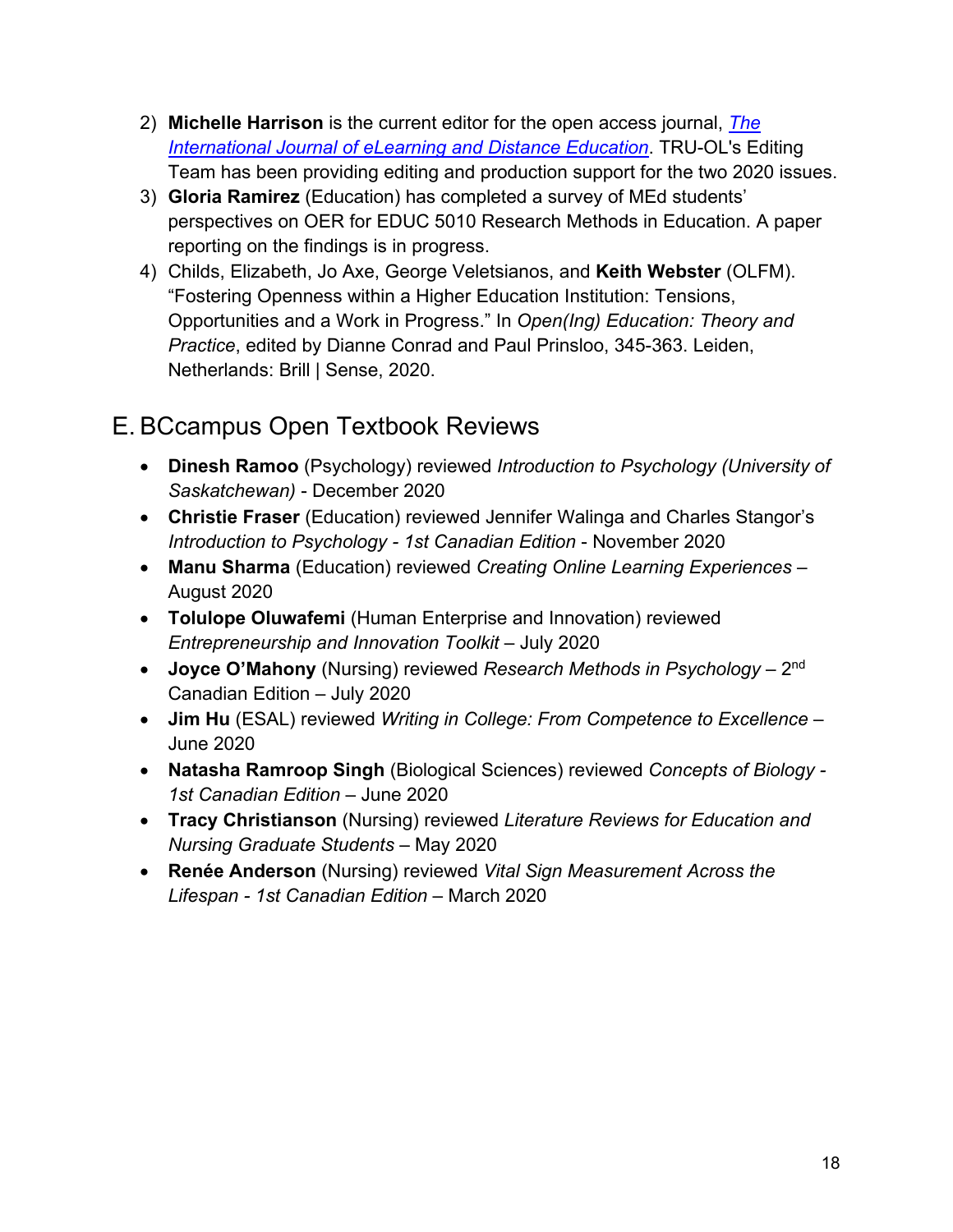## <span id="page-19-0"></span>F. BCcampus Download and Use Statistics

Date range included: **13 August 2020 – 13 December 2020** Total number of books in the collection: **333** Total number of visits to the site in the last 4 months: **109,518** Total number of visits to the page 'find-open-textbooks': **32,712**

| <b>TRU Author</b>                                                                            | <b>Title</b>                                                                                                                            | Web            | <b>PDF</b>  | Printable      | eReader         | <b>HTML</b>     | Open<br><b>Document</b> | Kindle         | <b>XML</b>     | <b>Total</b>        |
|----------------------------------------------------------------------------------------------|-----------------------------------------------------------------------------------------------------------------------------------------|----------------|-------------|----------------|-----------------|-----------------|-------------------------|----------------|----------------|---------------------|
| Renée<br>Anderson<br>(Nursing)                                                               | Clinical<br><b>Procedures</b><br>for Safer                                                                                              | 67             | 92          | $\overline{2}$ | $\overline{7}$  | $\overline{18}$ | $\Omega$                | $\overline{1}$ | $\overline{5}$ | 192                 |
|                                                                                              | <b>Patient Care -</b><br><b>Thompson</b><br><b>Rivers</b><br><b>University</b><br><b>Edition</b>                                        |                |             |                |                 |                 |                         |                |                |                     |
| John Belshaw<br>(OLFM)                                                                       | Canadian<br><b>History: Post-</b><br>Confederation                                                                                      | 134            | 99          | 19             | $\mathbf{1}$    | $\overline{2}$  | 6                       | 5              | $\mathbf{1}$   | 267                 |
| John Belshaw<br>(OLFM)                                                                       | Canadian<br><b>History: Post-</b><br>Confederation<br>- 2nd Edition                                                                     | 76             | 43          | $\overline{6}$ | $\overline{4}$  | $\overline{1}$  | $\overline{0}$          | $\overline{4}$ | $\overline{2}$ | 136                 |
| John Belshaw<br>(OLFM)                                                                       | Canadian<br><b>History: Pre-</b><br>Confederation                                                                                       | 186            | 150         | 26             | $\overline{11}$ | $\overline{4}$  | $\overline{13}$         | 14             | $\overline{4}$ | 408                 |
| John Belshaw<br>(OLFM)                                                                       | <b>Histories of</b><br>Indigenous<br>Peoples and<br>Canada                                                                              | 37             | 25          | 3              | $\overline{2}$  | $\overline{0}$  | $\overline{2}$          | $\overline{0}$ | $\overline{0}$ | 69                  |
| <b>Steve Earle</b><br>(OLFM)                                                                 | Physical<br>Geology - 2nd<br><b>Edition</b>                                                                                             | 661            | 790         | 48             | 40              | 28              | 16                      | 16             | 8              | 1607                |
| <b>William Little</b><br>(OLFM) &<br>Ron<br><b>McGivern</b><br>(Sociology &<br>Anthropology) | Introduction to<br>Sociology -<br>2nd Canadian<br><b>Edition</b>                                                                        | $\overline{0}$ | $\mathbf 0$ | $\overline{0}$ | $\mathbf 0$     | $\overline{0}$  | $\overline{0}$          | $\overline{0}$ | $\mathbf 0$    | $\mathbf 0$<br>*new |
| Jeff<br>McLaughlin<br>(Philosophy<br>History<br>Politics)                                    | The Originals:<br><b>Classic</b><br><b>Readings in</b><br>Western<br>Philosophy                                                         | 173            | 377         | 8              | 100             | 25              | $\overline{31}$         | 19             | $\overline{7}$ | 740                 |
| Mohammad<br>Mahbobi                                                                          | Introductory<br><b>Business</b><br><b>Statistics with</b><br>Interactive<br><b>Spreadsheets</b><br>$-1st$<br>Canadian<br><b>Edition</b> | 40             | 46          | $\mathbf 0$    | $\overline{2}$  | $\overline{2}$  | $\mathbf 0$             | $\mathbf 0$    | $\overline{2}$ | 92                  |
| Christine<br>Miller                                                                          | <b>Human</b><br>Biology:                                                                                                                | 45             | 27          | $\mathbf 0$    | $\mathbf 0$     | 3               | $\mathbf 0$             | $\mathbf 0$    | 1              | 76                  |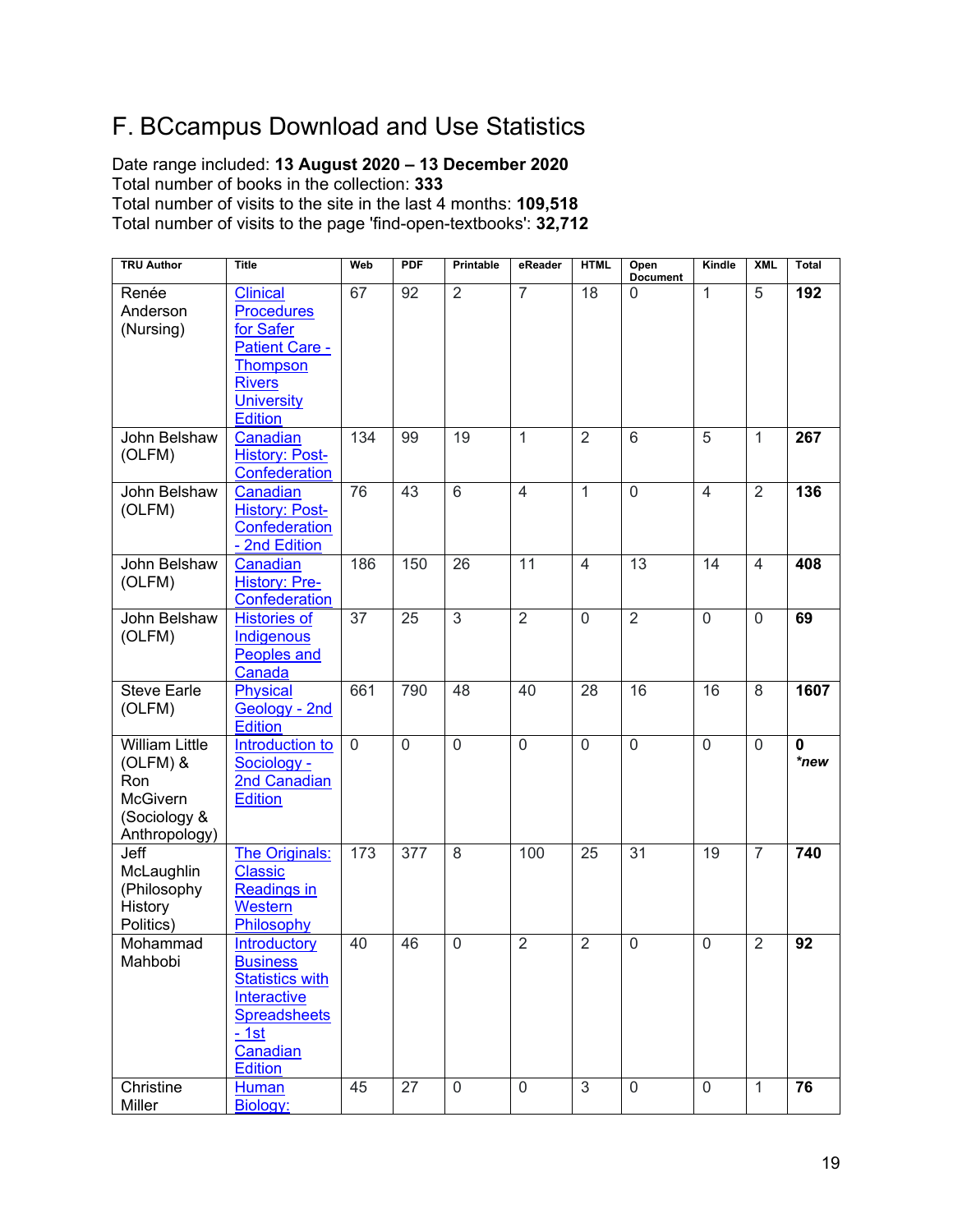| (University<br>and<br>Employment<br>Preparation)                        | Human<br>Anatomy and<br>Physiology                                               |      |      |     |                |    |    |    |    |      |
|-------------------------------------------------------------------------|----------------------------------------------------------------------------------|------|------|-----|----------------|----|----|----|----|------|
| Christine<br>Miller<br>(University<br>and<br>Employment<br>Preparation) | Intermediate<br><b>General and</b><br><b>Applied</b><br><b>Science</b><br>Course | 32   | 95   | 3   | $\overline{0}$ | 0  | 0  | 0  | 0  | 130  |
| <b>Total</b>                                                            |                                                                                  | 1451 | 1744 | 115 | 167            | 83 | 68 | 59 | 30 | 3717 |

## <span id="page-20-0"></span>IV. Challenges

- 1) COVID-19 Pandemic
	- The pandemic had a massive effect on OEWG's activities. Everyone's attention initially turned to transitioning their primary work activities and dealing with all the stress that that pandemic has caused in our personal and professional lives, so open education was not a focus for many people for quite a while. We cancelled of our Winter 2020 semester meeting which had been scheduled for late March. Similarly, many of the events that we planned to attend either by staffing an information booth or by providing short presentations were either cancelled (such as Winter Semester Open House and Welcome Back BBQ ) or transitioned into virtual events that did not include us (e.g., Orientations and Fall Semester Open House). However, as the pandemic went along, it also provided opportunities as some faculty began to consider open for the first time or to become more involved in using OE as they transitioned their teaching. We are looking at ways to capitalize on this opportunity
- 2) Inventory Data Collection
	- $\circ$  Due to the challenges faced in 2019 in doing an inventory collection, the Chair and then Vice Chair of the OEWG contacted Institutional Planning and Effectiveness in early Winter 2020 to discuss options to obtain and display data related to the state of OER and ZTC use at TRU because we need complete data that can be obtained regularly and sustainably. This data would be used by the OEWG to know what is happening at TRU, could be used to mark courses in Banner for registration, would identify eligible courses for TRU's Zero Textbook Cost programs, and to keep BCcampus informed about TRU's OE progress. We were also seeking to put it into a visual Tableau workbook (or other form of interactive infographic) similar to the one used at [Langara College.](https://langara.libguides.com/open-education) We were told that IPE would not help us because it was out of scope for their activities.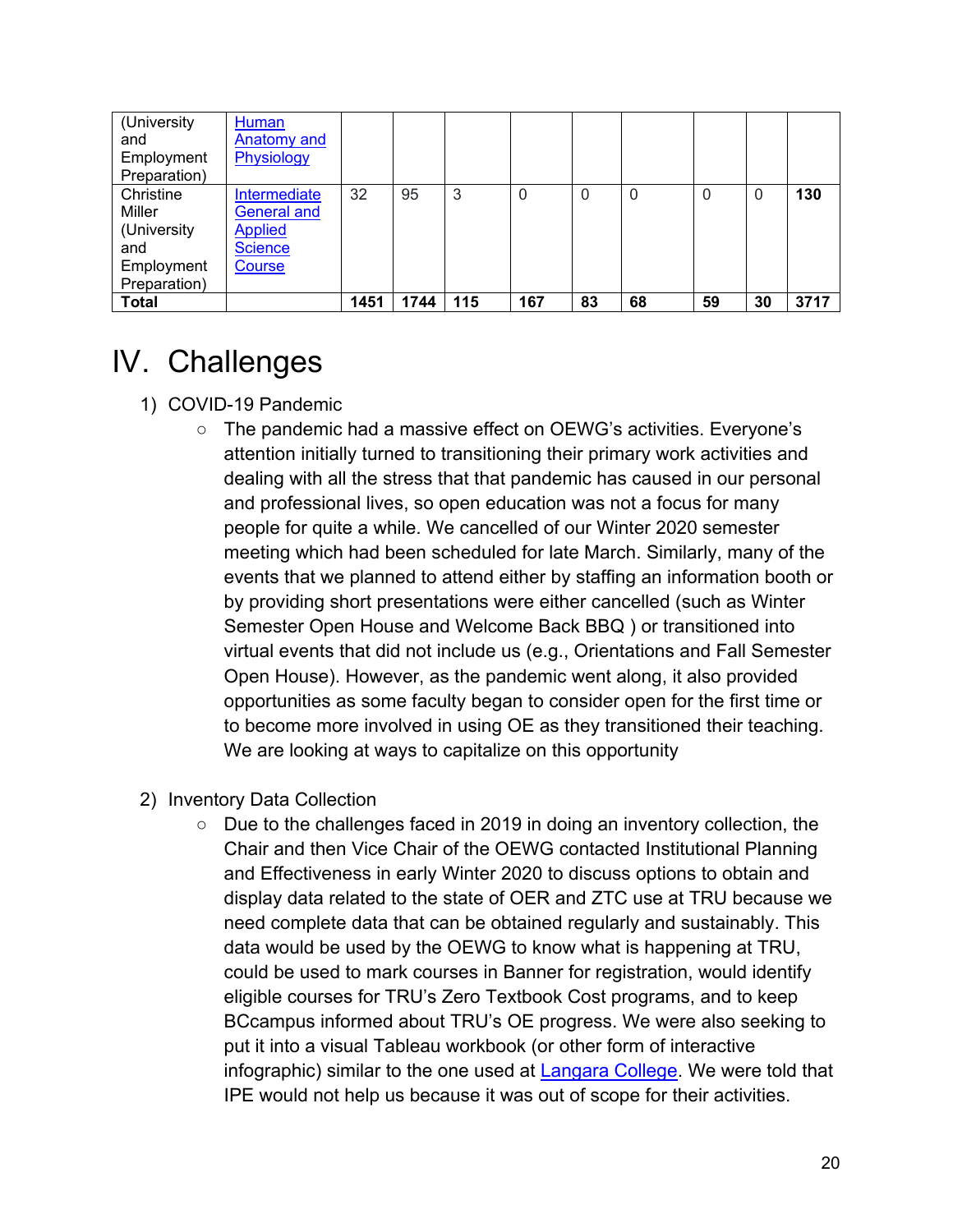In Fall 2020, the Open Education Librarian decided to undertake a type of inventory of OER and ZTC courses at TRU to try and obtain a snapshot about what was happening. A lot of data is available from the bookstore, but it is not complete. There were also courses in Banner that are marked ZTC that were identified by Deans sending information to the Registrar's Office. Unfortunately, most of those ZTC courses in Banner are not reflected in the bookstore's data. Similarly, information was obtained from BCcampus where faculty complete an online form to self-identify that they have adopted an open textbook for the semester. Most of the data from BCcampus is neither reflected in the Bookstore nor the Banner information. The OE Librarian is collated this information, and she plans to do it again for the Winter 2021 semester. However, she does require help to be able to share and visualize the data in a meaningful way (*See Section B.3 for details of inventory*)

- 3) Connecting with faculty to promote OE at TRU
	- While the OE, faculty, and staff listservs and efforts by CELT, the University Library, and Open Learning have all actively sought to promote OE at TRU, we continue to have challenges connecting with faculty. It is likely that other OE activities are happening that we do not know about. These challenges may have been exacerbated by the pandemic, and we will continue to search for partners in each Faculty, School, and Division. Hopefully, as the OEWG matures and becomes better known on campus, we will have a clearer picture
- 4) Potential Impact of VitalSource Inclusive Access Automatic Billing
	- Faculty who have become aware of VitalSource Inclusive Access Automatic Billing have approached members of the OEWG for information about these types of services and expressed concerns about how they can negatively impact the general culture of open education at an institution. For example, while open textbooks can be included in inclusive access automatic billing services, students may perceive that they are being charged for OER and faculty may decide not to use OER in their teaching because they could just choose existing traditionally published resources through VitalSource.